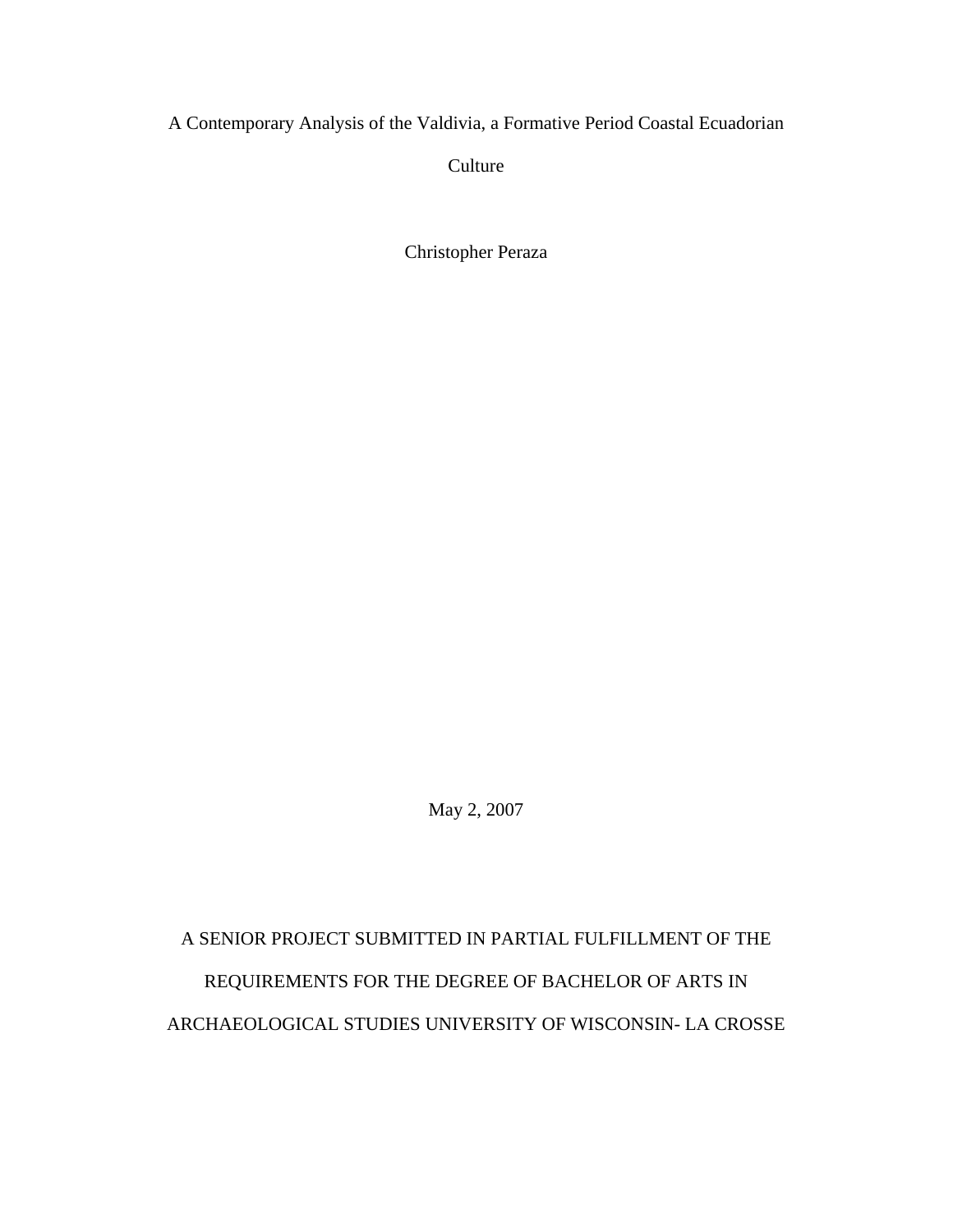# A Contemporary Analysis of the Valdivia, a Formative Period Coastal Ecuadorian

## **Culture**

## Christopher Peraza

## **Abstract**

The Valdivia culture of coastal Ecuador was a sophisticated Formative Period culture which is best known for being among the earliest ceramic makers in the whole of the Americas. Although it was discovered in 1956 by amateur archaeologist Emilio Estrada, it took ten more years before accredited archaeologists studied the culture and since then few other studies have been made. However most of these studies have since been criticized and outdated, so it has become necessary for contemporary studies on this culture to be made.

 This project is an examination of the Valdivia culture. By using the earliest published works on the subject including works from archaeologists Betty J. Meggers and Emilio Estrada as source material, and by comparing their research with much more current research this project will present a contemporary description of several aspects of the Valdivia. These aspects will include the Valdivia culture and its relation to the environment, their production of agriculture, the ceramic and lithic technologies they employed and the reasons why they settled in this part of the world. Hopefully this project will not only provide an insight to the cultures of Formative Period Ecuador but will also foster a greater interest into further studies of the Valdivia.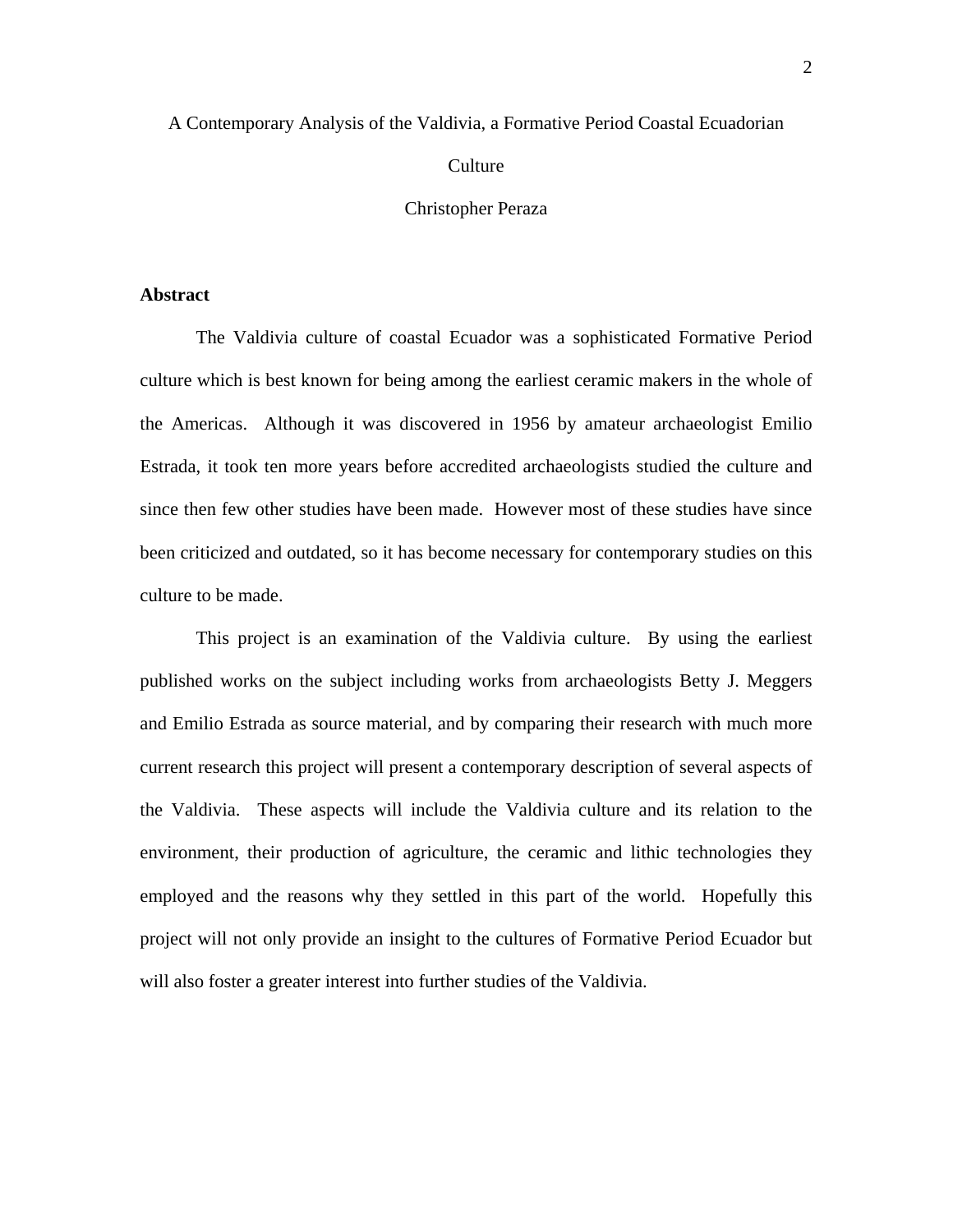### **Introduction**

For years the cultures of pre-Incan Ecuador have gone unnoticed due to a lack of interest in early Ecuadorian societies and a much greater interest in the cultures that were functioning at the time of the Spanish conquest. Since its first discovery around the mid-1950's by amateur archaeologist Emilio Estrada, the Valdivia culture and some of its later phases have only been lightly examined with the bulk of the research having occurred during the 1970's by researchers such as Betty Meggers and Clifford Evans of the Smithsonian Institution. The majority of the research has since then come under a great deal of scrutiny and criticism due to far fetched origin theories of trans- pacific migration from Neolithic Japan. Even then only a few research articles have been published on the Valdivia and any major studies which disregard the Valdivia Jomon correlation, have yet to be published in English. That's why this project seeks to produce a contemporary analysis of the Valdivia and several of its aspects.

The Valdivia culture is one of the first settled cultures in South America. They are often given the term precocious because of the aptitude they had for cultivating crops and producing ceramics while other cultures around them including those of coastal Peru and Chavin would trail by several hundred years. Early researchers split the culture into eight different phases which were spread between 3500 B.C and 1800 B.C. encompassing the entire length of their habitation (Damp 1984). Toward the later periods of their culture the Valdivia would become proficient at not only utilitarian pottery but also specialized ceremonial pottery and figurines. They were also some of the earliest people in South America to produce agriculture such as maize, kidney beans, squash, cassava, hot peppers and cotton.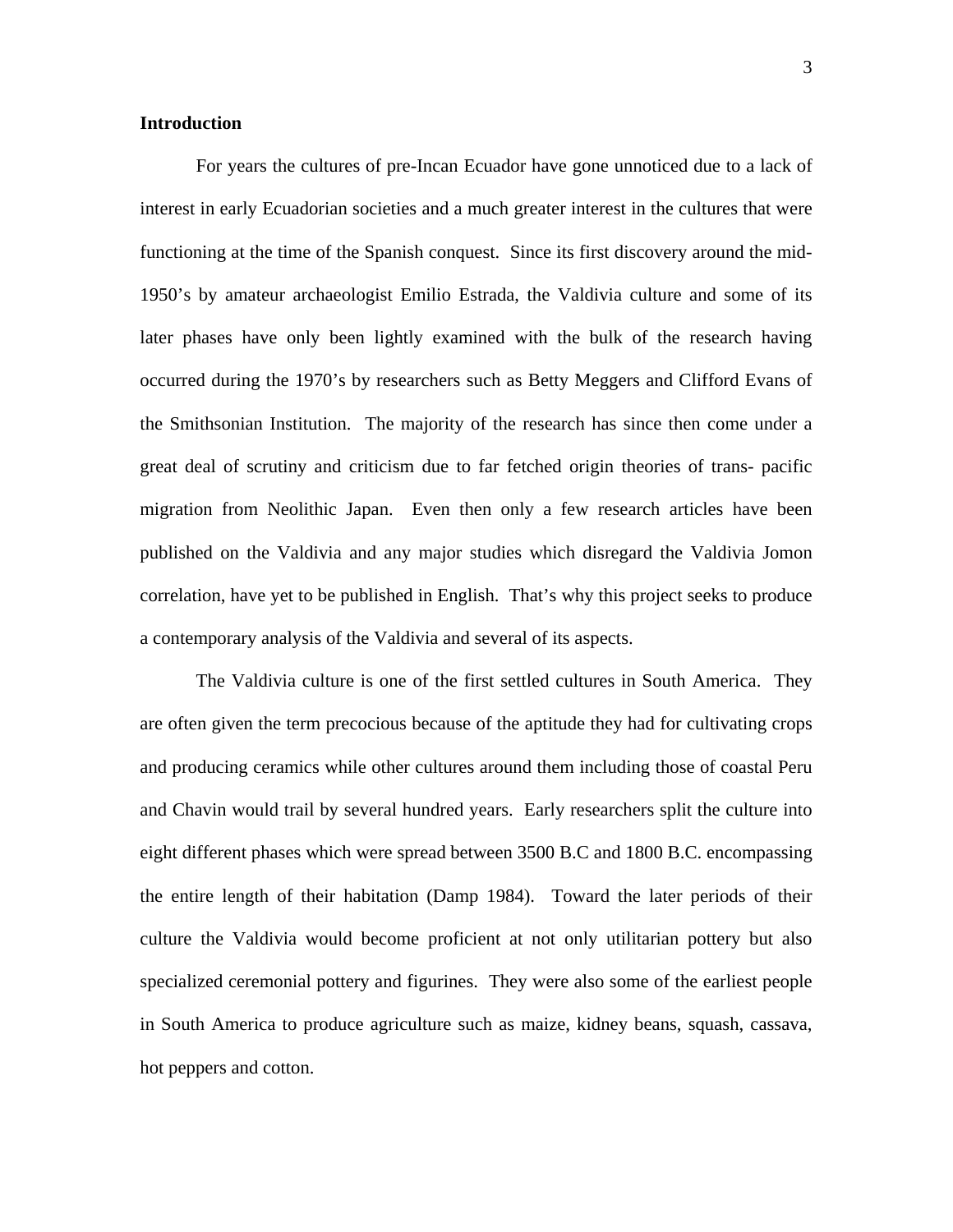In this paper a few of the major sites pertaining to the Valdivia culture are examined in terms of their village architecture and their relation to the environment, their production of agriculture, ceramics and lithic technologies as well as their participation in trade and why the Valdivia settled in this region of the Ecuadorian coast. Theories as to which possible cultures they originated from, and a discussion of how the earlier theories of cross Pacific diffusion are flawed will also be advanced.

#### **Background**

In 1956 Emilio Estrada, an amateur archaeologist performed a survey in what is known as the Santa Elena Peninsula, a region that is known for its fertile valley and rivers that ran even during the dry seasons. It was there that he discovered an early ceramic sequence which likely appeared around 3000B.C. Since its discovery was made on the fringes of the modern day town of Valdivia, the culture of site G-31 was also named Valdivia. Artifacts discovered at the site such as highly stylized clay figurines and sophisticated ceramics brought the attention of archaeologists from the United States, especially those of the Smithsonian. Archaeologists Betty J. Meggers and Emilio Estrada were the first to begin working in the region and handled all the excavations by the early 1960's. Their goal was to perform an environmental reconstruction of the site and the factors that contributed to its early production of ceramics and agriculture. However in an effort to answer why the Valdivia culture appeared to have no local developmental antecedents, Meggers and Evans formed an impossible theory of diffusion from the Neolithic Jomon culture of Japan which seemed to share some similarities in ceramic design (McEwan 1978). Adding to the problem was that investigators were not looking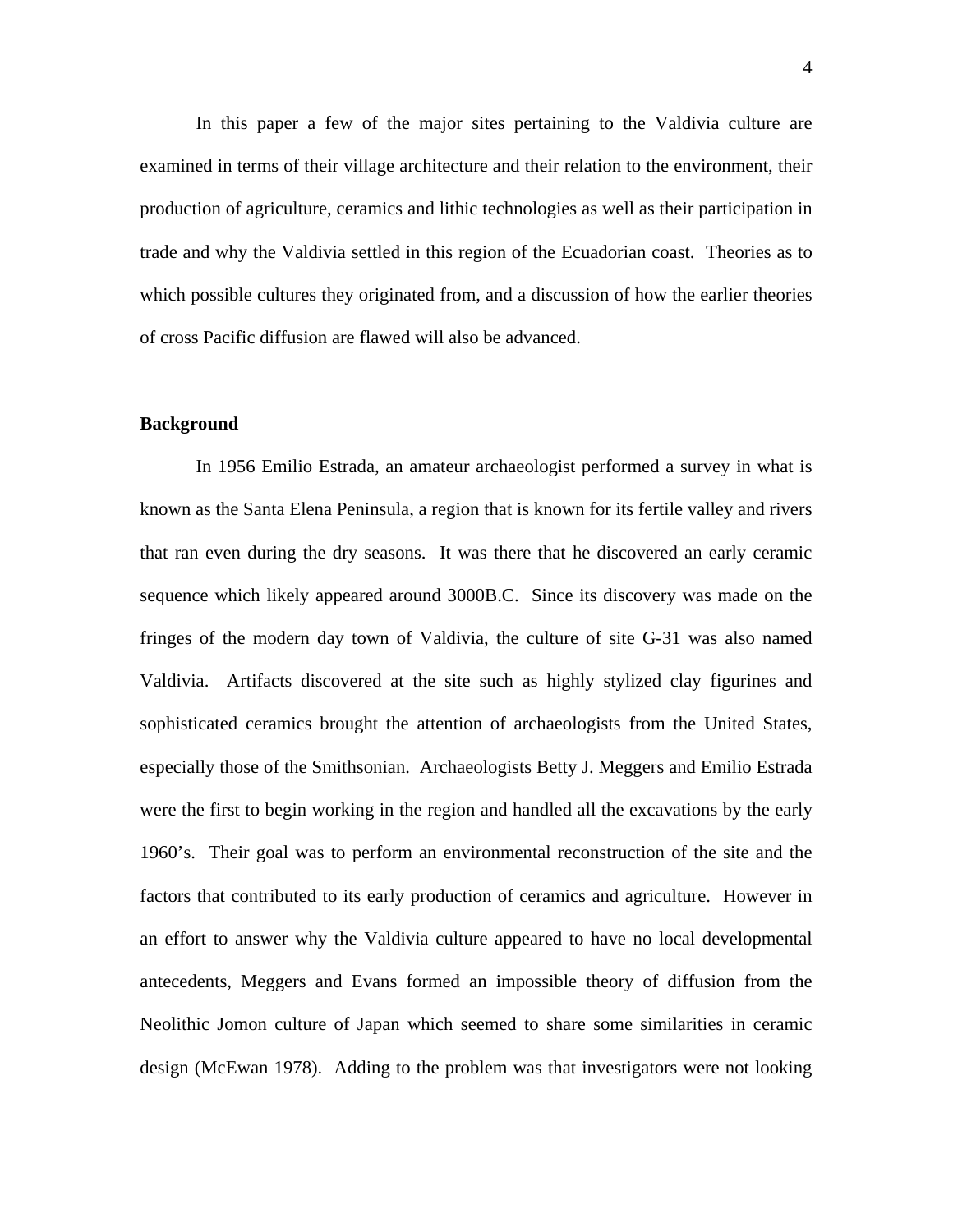into the possible correlations between the Valdivia and other major groups which inhabited the region. It wasn't until research was performed at the sites of Real Alto and Las Vegas that much more reasonable explanations for the Valdivia's early production of agriculture and pottery could be advanced. These new sites, as compared to the Valdivia site, highlighted the cultures from which the Valdivia emerged as well as how the culture grew until its end somewhere around 1500 B.C.

#### **Method**

 The first half of my project covers the settlement patterns of the Valdivia culture and its relation to the environment. Using *Architecture of the Early Valdivia Village*, I can show that they mainly inhabited the alluvial valleys in the region and often produced U shaped villages which were reminiscent of tropical forest cultures on the Amazon basin (Damp 1984). Using these same articles I can discuss how the Valdivia arranged their villages and the function of the mounds that they built. I can also discuss the distinct climates which the Valdivia culture inhabited including arid regions perfect for sustaining certain crops and the numerous moisture traps in the Manabí region which produced lush forests.

I can then describe the most recent findings and data regarding their production of agriculture. Such as the evidence collected from the San Pablo site located south of the modern town of Valdivia which suggests that this culture was producing corn and jack beans by the fourth millennium B.C. I will also describe how aside from occasionally producing agriculture, they engaged in large amounts of fishing and hunting.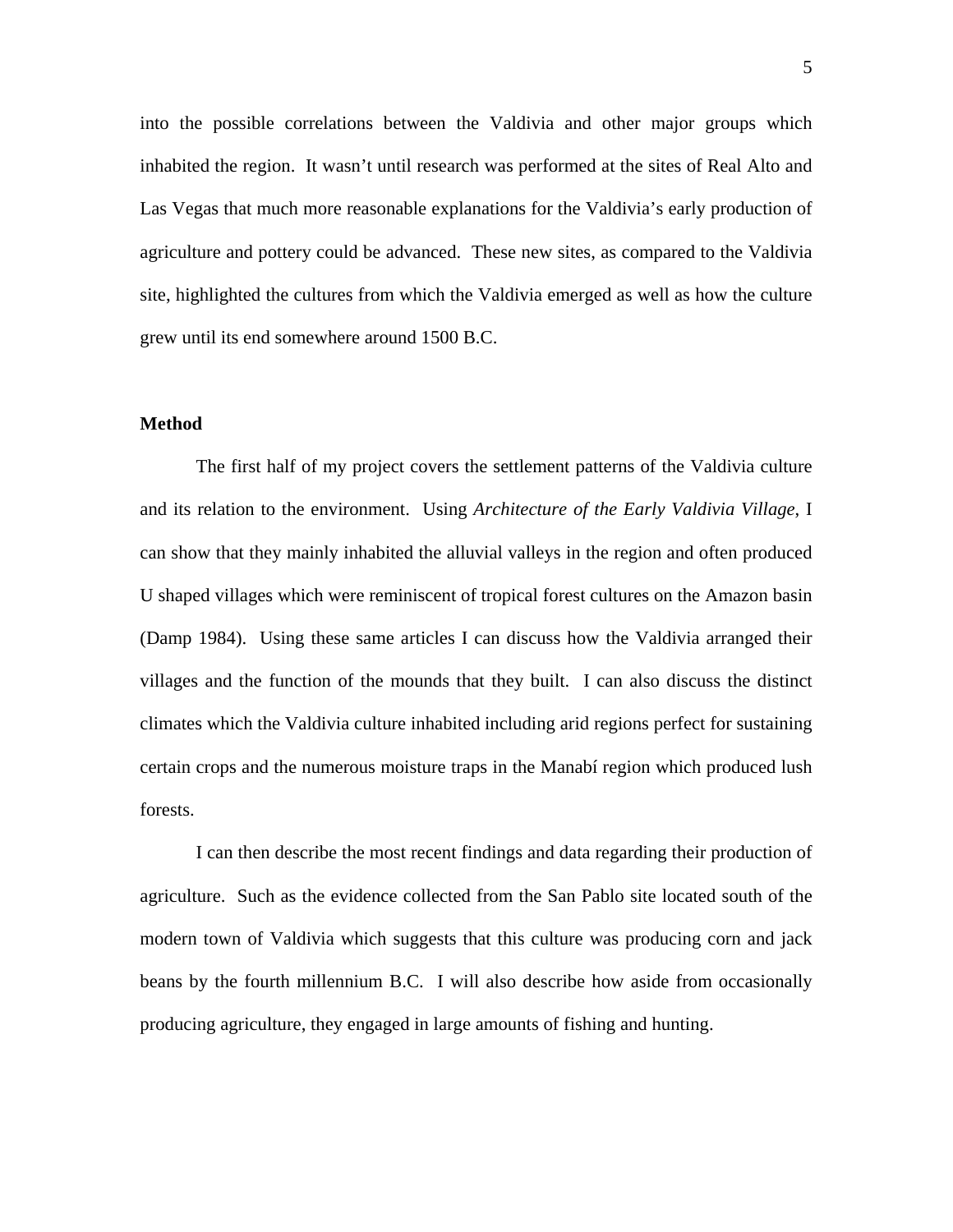My next focus is on the technologies of the Valdivia which will include a description of their ceramic and lithic technologies. Special attention will be placed on the ceramic assemblage of this culture primarily because they're among the earliest ceramics in South America. They consist primarily of durable ollas, jars, and serving bowls in the Valdivia earlier phases and fine ware towards later phases. For these sections I used the information gathered by the first researchers of this culture as source material and I then compared it to articles published within the last five years such as the research collection of the Dumbarton Oaks library.

The last focus of my project will use journal articles to establish the origins of Valdivia. I will mention earlier research on their arrival in the region including theories of trans-pacific migration from Neolithic Japan. I hope to establish that the Valdivia culture emerged from the Amazon basin and became sedentary in a region with varying climates and high resources in which they began to produce early ceramics and agriculture.

## **Real Alto**

The Valdivia culture was able to spread well over coastal Ecuador but few sites can best describe the progression of the culture such as the Real Alto site. Located by Jorge Marcos in 1971 the site is located in the Chanduy valley less than 3 kilometers in from the coast of southwestern Ecuador. Real Alto was later excavated in 1974 and 1975 by several researchers including Donald Lathrap, Jonathon Damp, Peter Stahl, Betsy Hill, and James Zeidler (Shwartz and Raymond 1996). In contrast to the eight phase chronology presented by Meggers and Evans, the site of Real Alto or OGCH-12 indicated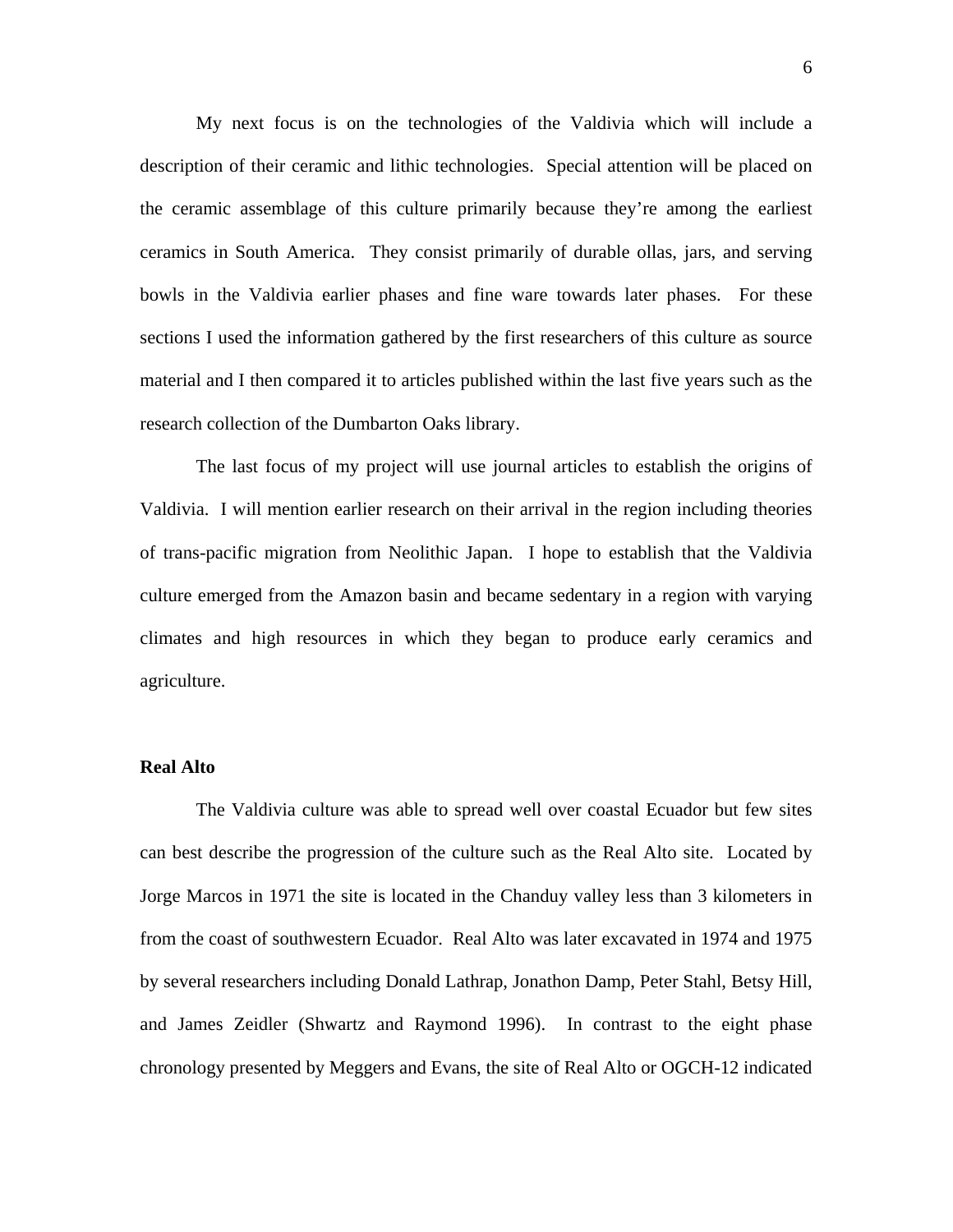to the researchers that the Valdivia can efficiently be broken into four different phases which fit into the years between 3300 and 1500 B.C. These dates have been expanded to include the recent findings of a deeper pre-ceramic culture which had been functioning in the area as early as 4000 B.C. as well as the introduction of the Machalilla culture and the rapid disappearance of the Valdivia during the fourth and final phase (Myers 1976).



**Map of Southwestern Ecuador and selected early Valdivia sites (Damp 1984)** 

The site is positioned south of the modern city of Valdivia, upon one of the highest points in the Chanduy valley near the Verde River. During its earliest phase the site was constructed in a U shaped pattern or horse shoe pattern not unlike those of Chavin de Huantar. The village held around 50 to 60 individuals living in small single family huts (Slovak 2000). The architecture of Real Alto was composed of three different phases deemed Valdivia I, II, and III. From the first phase of habitation we see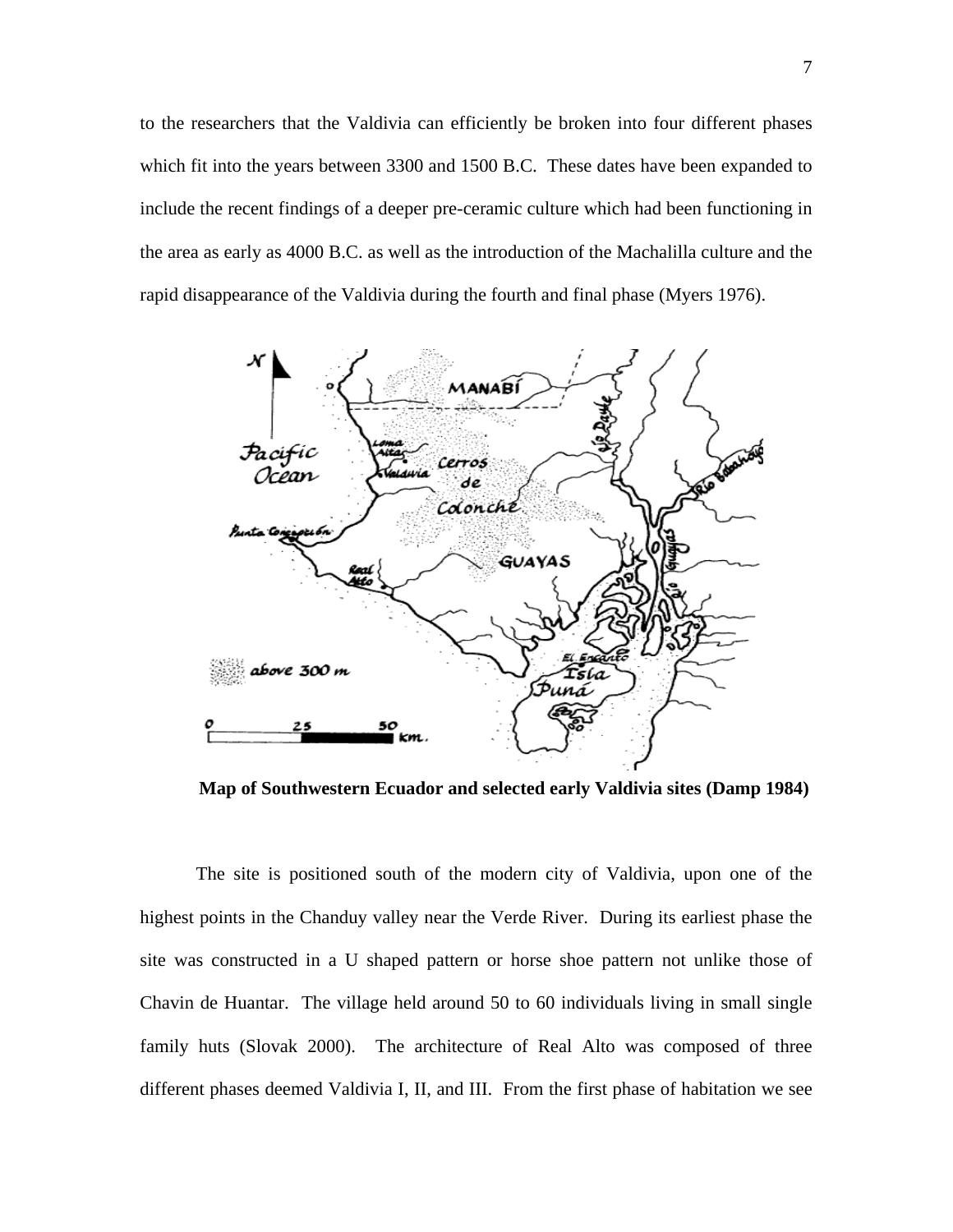an exceedingly early usage of the U shaped village pattern. At least seven houses were identified from the phase I village and have been dated roughly to 3545 B.C. The houses themselves are usually a one room thatched roof structure between 450cm wide and 320cm from the point of the entrance to the back wall. During the excavation 30 post holes were uncovered, many of which were faced inwards and done in pairs, presumably to improve the tensile strength of the posts. Homes were generally kept clean and were kept sturdy by using a wattle and daub technique mixed with grass along the walls. Just outside the structures however, researchers found large deposits of shell fragments about 10 cm thick surrounding the three of the four sides of the village. Together these refuse zones correspond with each other to form the large U shape of the village layout. Although refuse pits were found mostly on the outside fringes of the village, each of the homes contained at least one refuse pit along its northern edge.

An interesting discovery was that several burials were found under the walls of the structure and that post holes were often repositioned according to where the burials were, resulting in high amounts of fragmented bones. Jorge Marcos notes that "human bones buried below the walls of Valdivia houses are a typical feature of Real Alto and these, he infers, were guardian burials serving as protectors of the structure" (Marcos and Scott 1978).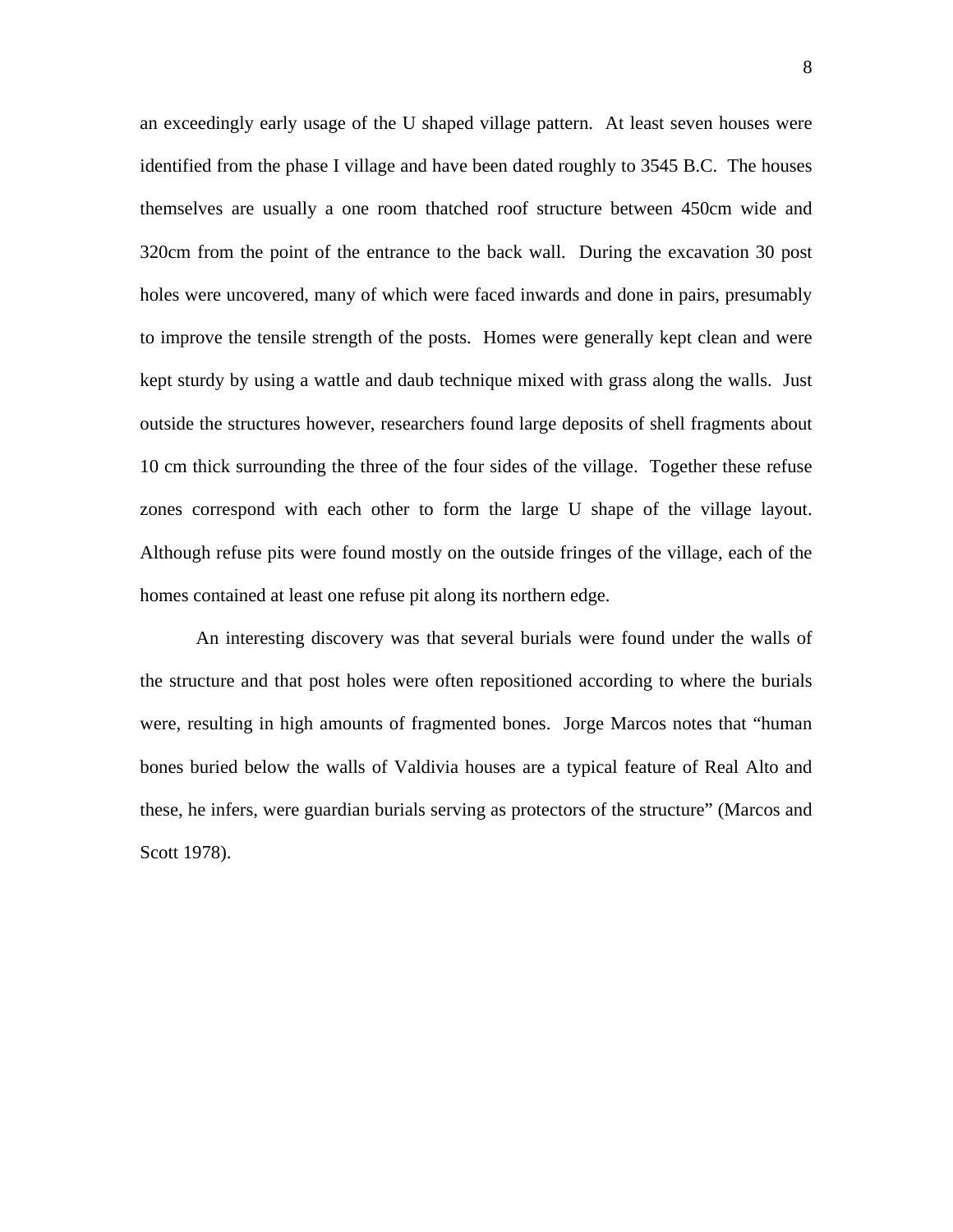

**Map of Phase I Real Alto house (Damp 1984)** 

## **Phase II Real Alto**

At the end of the first Valdivia phase the population was a steady 150 to 250 people but by about 2500 B.C during Real Alto's sixth phase, also known as Valdivia II, the population of the community spiked to around 1200 people. At this point the small community of Real Alto took on the role of a regional center. The architecture of the village also changed to presumably accommodate much more trade with outlying groups. The elliptical shape that had typified the Valdivia phase I village was now turned into a rectangular layout and the size of the central communal area was also increased to support a trade plaza. During the Lathrap and Damp excavations, investigators recovered large amounts of maize and marine remains from this trade plaza. Houses surrounding the central plaza were also subject to change and were now much larger and sturdier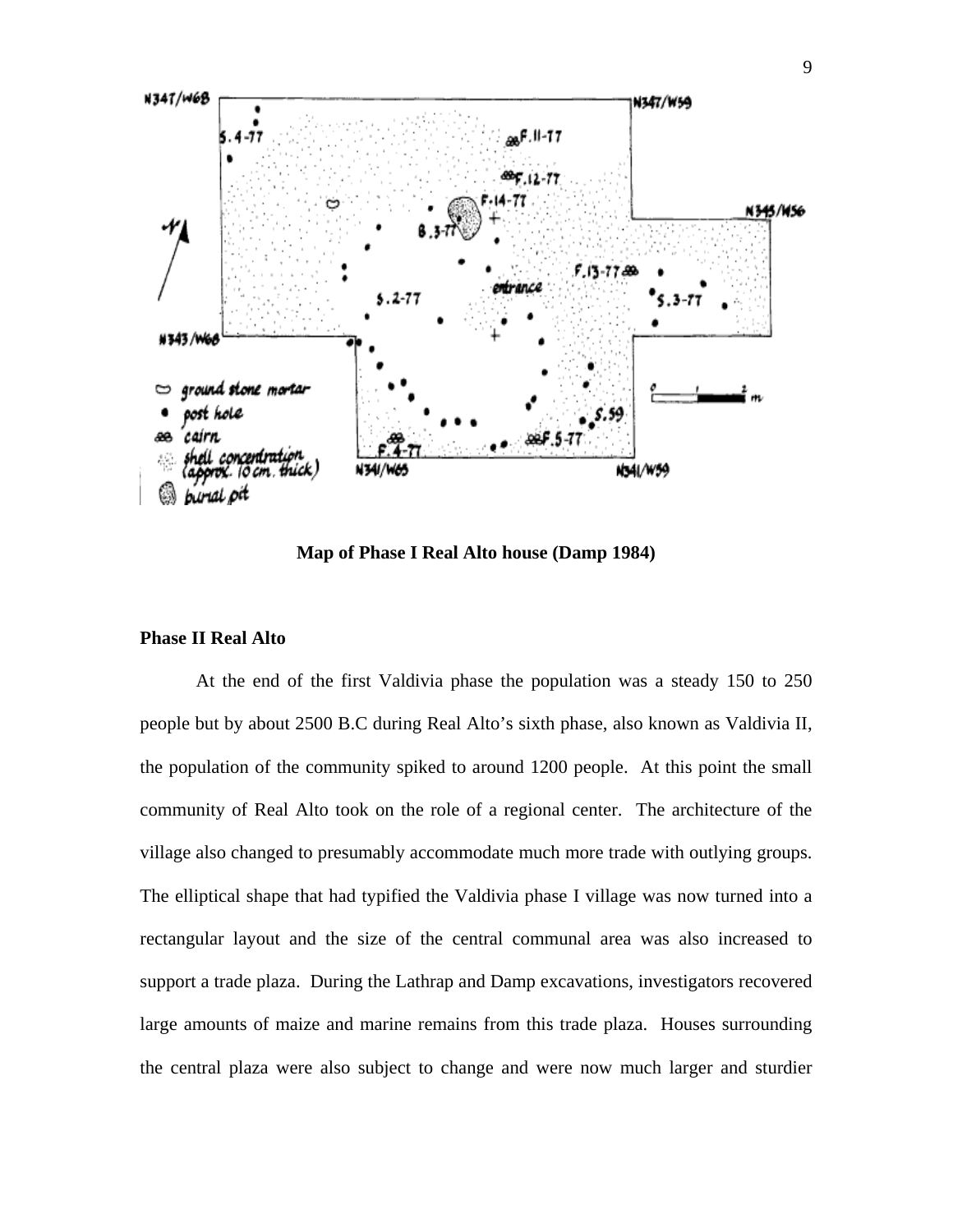through the use of upright posts. It's possible that the single-family huts of earlier times had been converted to large homes in order to house extended families (Slovak 2000). Towards the end of Valdivia phase II the central plaza of Real Alto began to evolve into ceremonial grounds through the construction of large mounds which would typify the third phase of Valdivia village architecture.



**Map of Phase III Real Alto (Damp 1984)** 

#### **Phase III Real Alto**

It is from this period that investigators have been able to recover the most research. Phase III for the Valdivia began around 1800 B.C. and constituted a strong evolution in architectural and social complexity. Similar to Valdivia II, Valdivia III at Real Alto saw a large boost in the population which spiked from 1200 people to 1800 (Damp 1984). Although the population capped around 1800 people, there were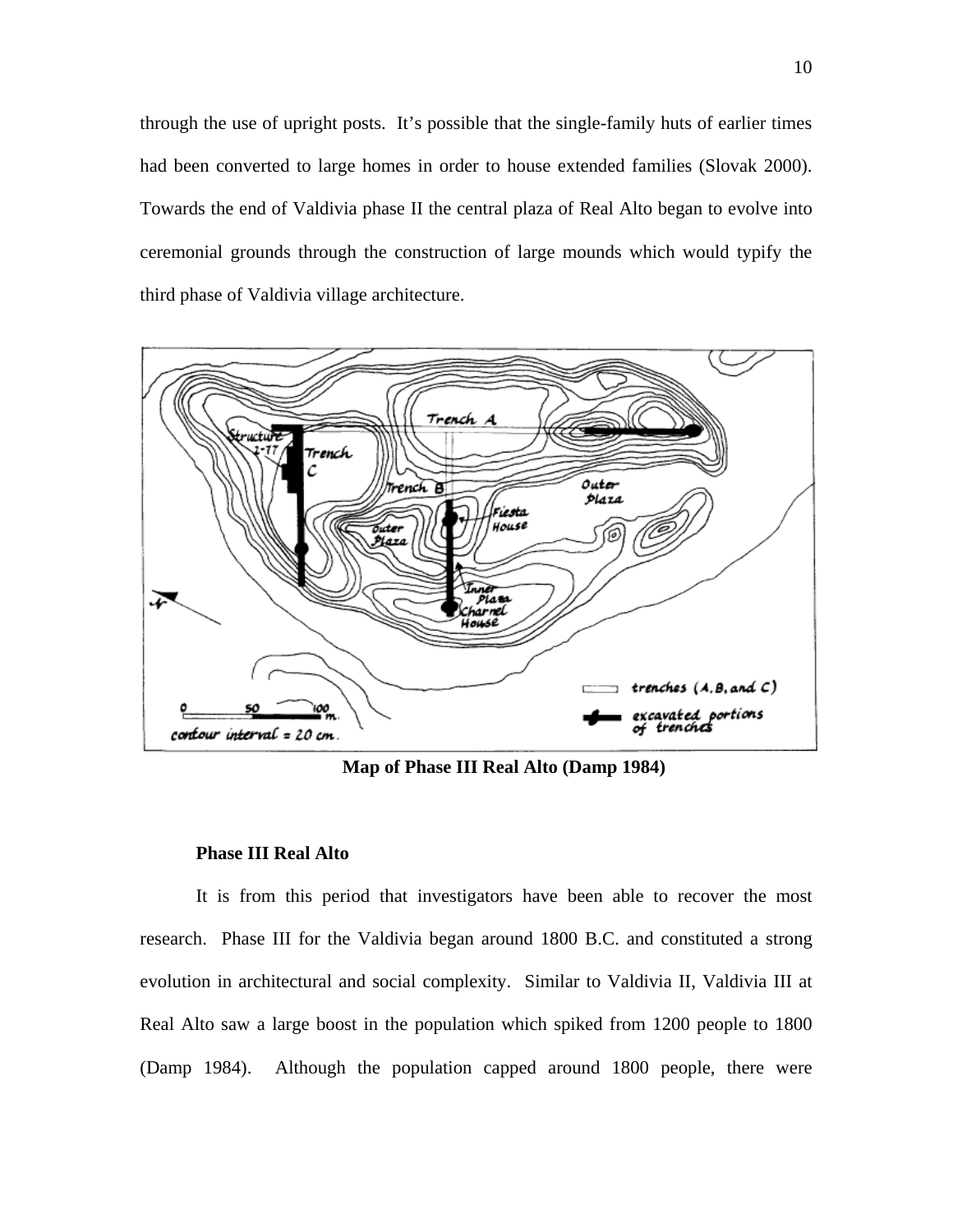noticeable fluctuations before the site of Real Alto was abandoned around 2000 B.C. These fluctuations can probably be attributed to the dispersion of Real Alto residents towards the middle sections of the river valleys where smaller communities and farms were being constructed.

As mentioned before this phase was highlighted by central plazas in which politico-religious buildings were built upon earthen mounds (Marcos and Raymond 2003). From the two largest mounds, evidence suggests that one structure was a fiesta house associated with meetings and large feasts and the other was a charnel house associated with the communities' mortuary practices (Damp 1984). In addition to the construction of new ceremonial buildings, several hamlets began to form on the outlying areas of Real Alto. These hamlets became centers for agriculture, tool production and were also used for trade. It's from these sites outside of the Real Alto site that we begin to see the production of highly sophisticated ceramics and while the first phases of Valdivia were producing utilitarian ware with little sophistication, it's during Valdivia III that we see up to thirty different styles of precise and elegant ceramics.

Overall 72 out of 100 distinguishable human burials can be attributed to the Real Alto site and from those remains the majority of them belong to the Valdivia III period. From these burials, which were associated with the remains of the charnel house as well as a cemetery to the south, investigators have been able to produce a demographic study of Real Alto. According to their findings the average life expectancy from birth was 21 years of age and by age 15 the subject had a life expectancy of 33. From the few remains that were capable of being studied they postulated that juvenile mortality was low and that there was an increasing adult mortality. Unfortunately due to the practice of early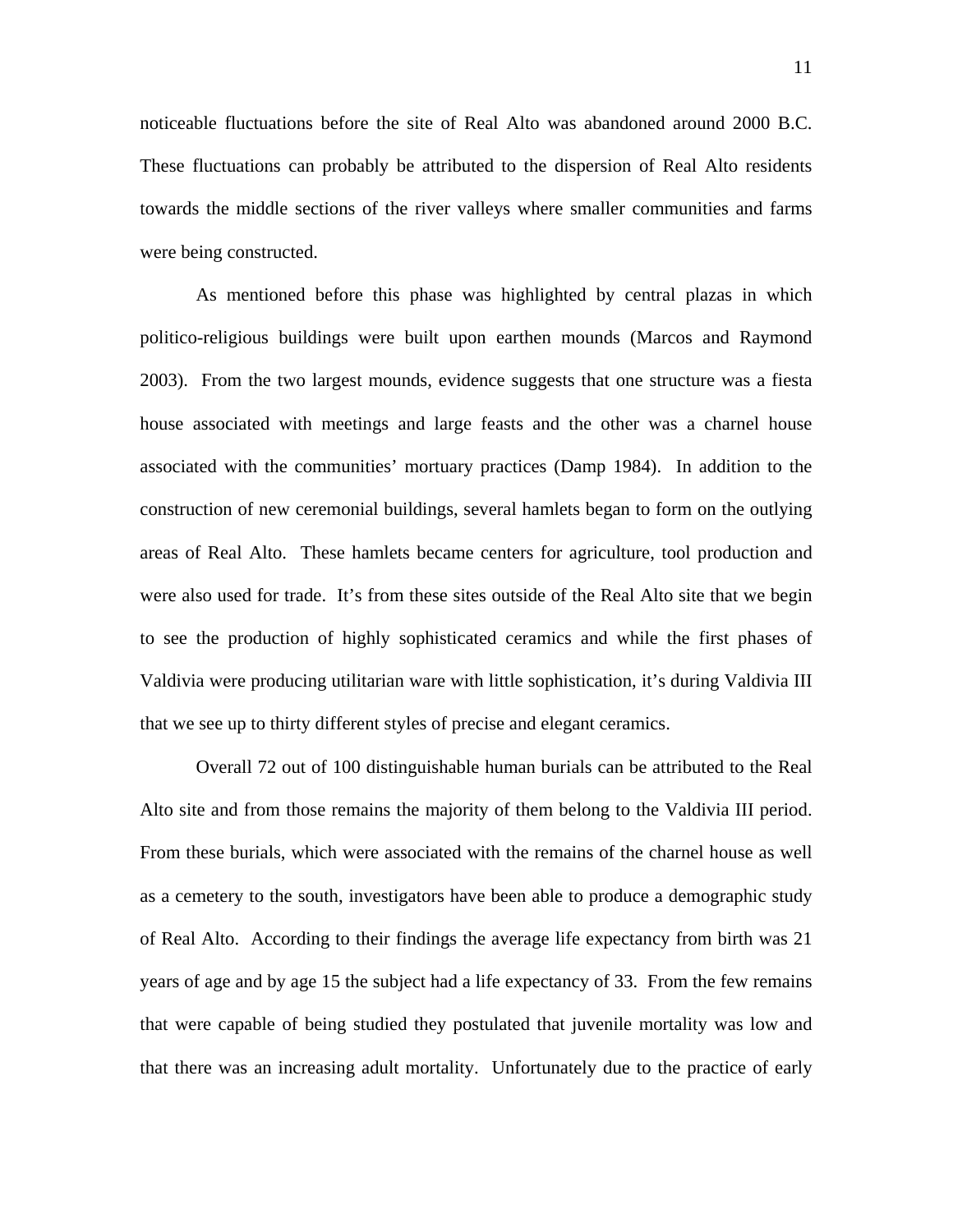Valdivia burials being used as support for household structures many of the remains from earlier periods were indistinguishable. There is also a great deal of ambiguity concerning the status associated with burials within the central charnel house against those of the outlying cemeteries. Archaeologist Linda Klepinger, who performed the paleodemography, believes that if burials were class related then it would seem likely that class was hereditary as their were young children buried within the mounds (Klepinger 1979). These children would not have had an opportunity to attain status and were more than likely buried within the mounds because of their association to upper status members. This holds especially true for one such burial in which a fully articulated female is buried in a stone lined grave at the entrance to the charnel house and is flanked by two adult males and six juveniles, leading investigators to believe that burials were grouped by families and that status was likely hereditary.

## **Loma Alta**

In 1980 another site was investigated by Donald Lathrap and Jonathon Damp known as the Loma Alta site. Researchers have estimated that people have inhabited this river terrace at least 5000 B.P. (Pearsall 2003). The site which is much larger, but less complex than Real Alto is located on the Valdivia River and is at least 10 km from the original site of Valdivia (G-31). Like Real Alto this site gave investigators a clear view of an early Valdivia village's architecture as well as the Valdivia's settlement patterns according to the environment. Among the finds at the site were a several houses where a series of well preserved ceramic vessels combined with radio carbon dating from nearby hearths, have allowed archaeologists to identify the site as belonging to the Valdivia I and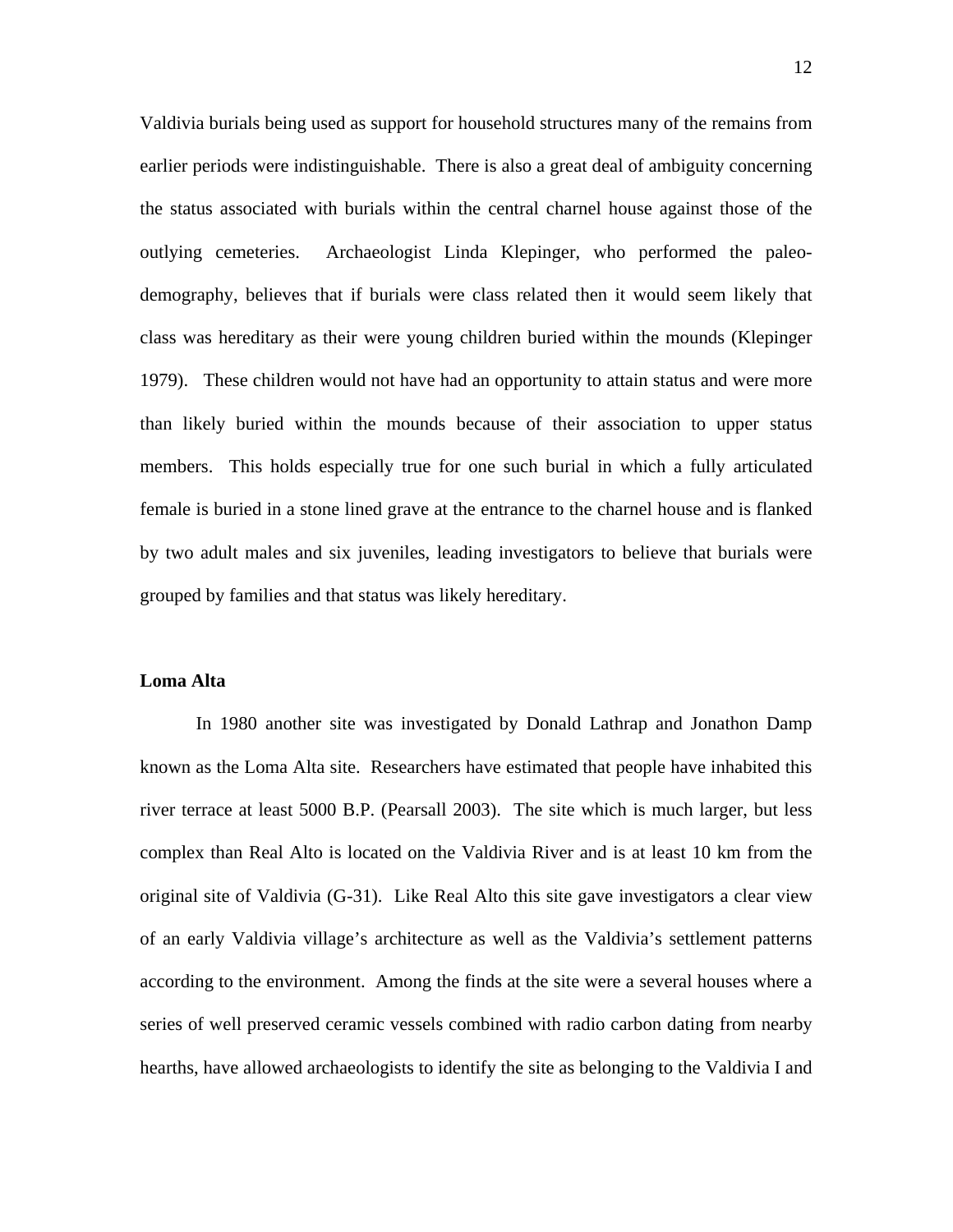II periods or roughly 2680 B.C. Unlike Real Alto this site never reached the grand scale of its counterparts. Homes in this village were elliptical, modest and contained very little if no space for specialized tasks, which led researchers to believe that all specialized tasks took place just outside of the homes. Evidence for this includes fire treated lithic materials as well as several burnt stones surrounding the small homes.



**Map of the Loma Alta site with special attention to domestic refuse regions outside of the settlement (Damp 1984)** 

An interesting discovery made at the site was evidence that showed how the construction of Valdivia homes was performed. Unlike the buildings of Real Alto the inhabitants of Loma Alta dug an oval shaped pit into the ground and laid the framework of the structure. Once all the posts were in place, the builders filled the pit with sterile clay and covered the structure with palm thatching.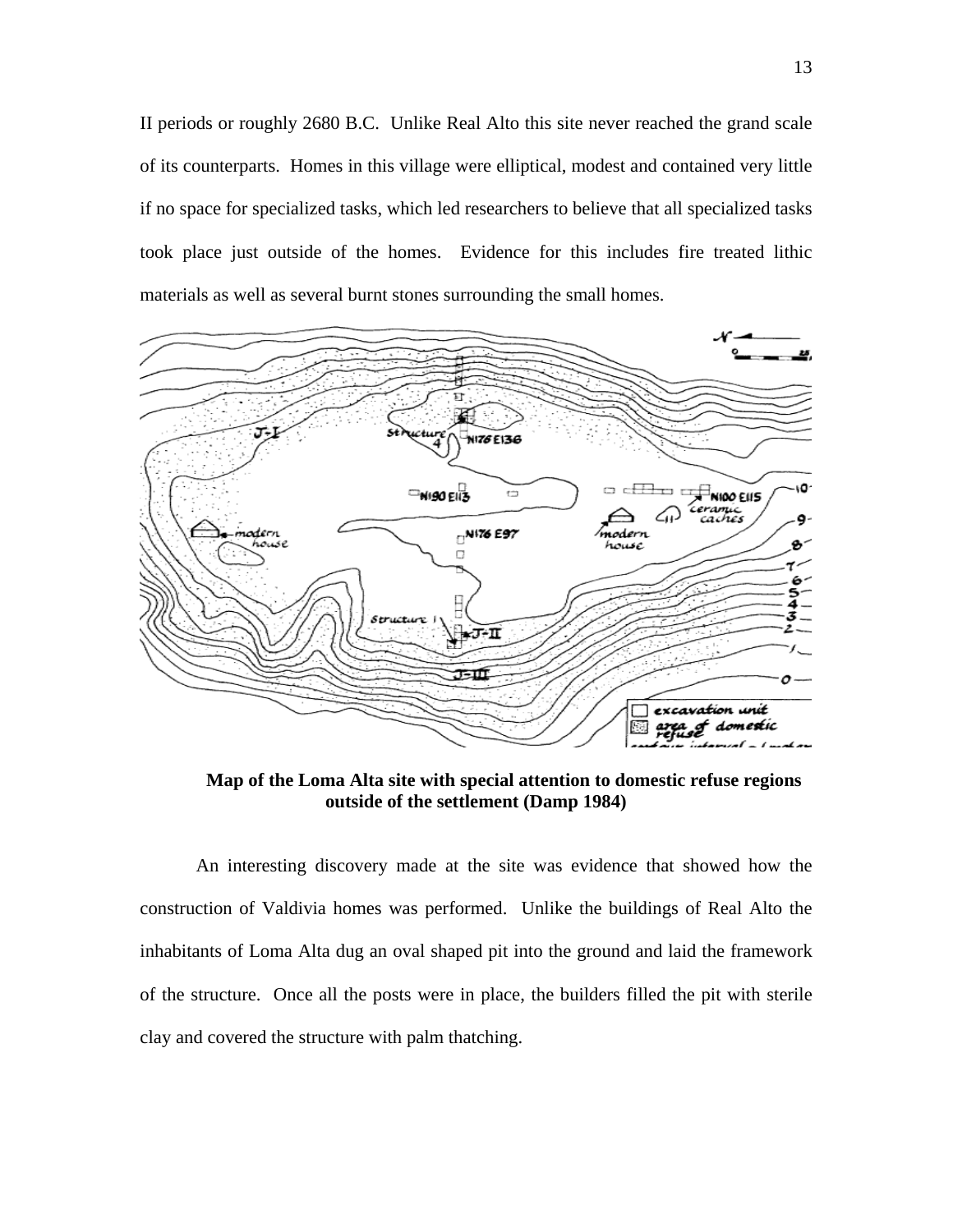The site of Loma Alta, like many other Valdivia sites is located along the river basins of the Ecuadorian coast. For a time archaeologists believed that all Valdivia age sites would be located directly on the coast or at least close to mangrove flats. Recent reports however discredit this hypothesis as many sites have been located further inland where it is presumed that settlers purposefully took advantage of the lush environments near the local hills rather than settle along the arid coastline.

#### **The Ecuadorian Coastal Environment**

Since the first examinations of the Valdivia culture, most of the attention of researchers has been focused on the early ceramics which they produced. In more recent years the attention of many has shifted to the possibility that the Valdivia Village structure may represent the first permanent village in South America. However the environment surrounding these early formative cultures has been greatly ignored. The Ecuadorian coastline is a varying environment between dry tropical forests, humid ecotones, and micro climates within valleys which produce moisture traps (Harris 2004). The best examples of these environments can be found in two areas which will be observed in this project which are the Valdivia and the Chanduey river valleys.

 The environment is only briefly described in the earliest works of Meggers and Estrada and from their surveys of Valdivia sites along the coast they stated that "Between 3200 and 1500 B.C. sedentary life on the Ecuadorian coast appears to have been restricted to the margin of the sea, which provided a localized food supply that could not be equaled inland until after the development of agriculture" (Meggers 1966). However, contemporary surveys conducted by Jonathan Damp, and James A. Zeidler have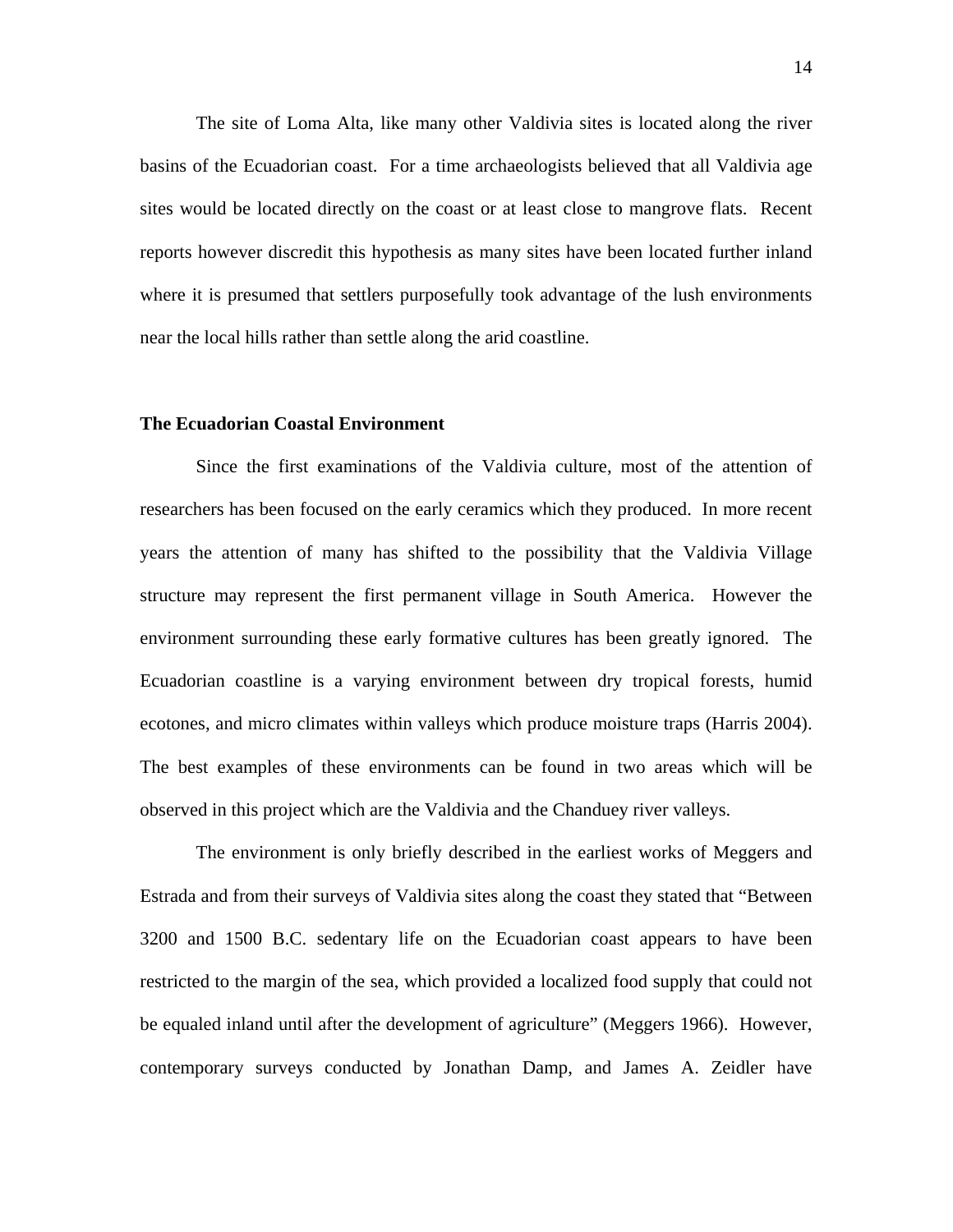established that the majority of Valdivia sites are not located on the coast as was surmised by Betty Meggers. Although surveys of the coast were far easier than those performed in the dense tropical valleys, there would appear to be no bias in the Zeidler and Damp surveys as earlier Valdivia sites have been discovered along the rivers inland rather than the flat and less vegetated coastline.

 The Chanduey is the first river valley that should be examined as it's the valley that produced two of the earliest villages in the Valdivia culture which are the sites of Real Alto and Centinela. The terrain here is flat and is only broken up by the occasional coastal hills. Rain here is less than in areas to the north and to the east (Damp 1984). In the early stages the Valdivia culture including period I and II, the settlements of Real Alto and Centinela had still not become larger administrative posts but did correspond with several small catchments along the tributaries of the Chanduey, but by Valdivia III the city of Real Alto had become a large colonizing center which regulated 600 acres of farmland in the valley bottom floodplains.

 The Valdivia Valley unlike the Chanduey is a much smaller valley that reaches up to the Colonche hills and is located near the Valdivia river which is a small, meandering stream that travels 100 meters to the North East. Just like the Chanduey valley, the Valdivia valley demonstrates how major communities located in a single valley branch out between each other by the third Valdivia period. In this case at least five separate satellite communities sprung up by 1800 B.C. between the sites of G-31 and Loma Alta.

 What makes this valley particularly interesting is that the Valdivia Valley lies in a transitional environment in which two different currents cut through the region and produce two separate environments. On the southern coastal half of the Valdivia valley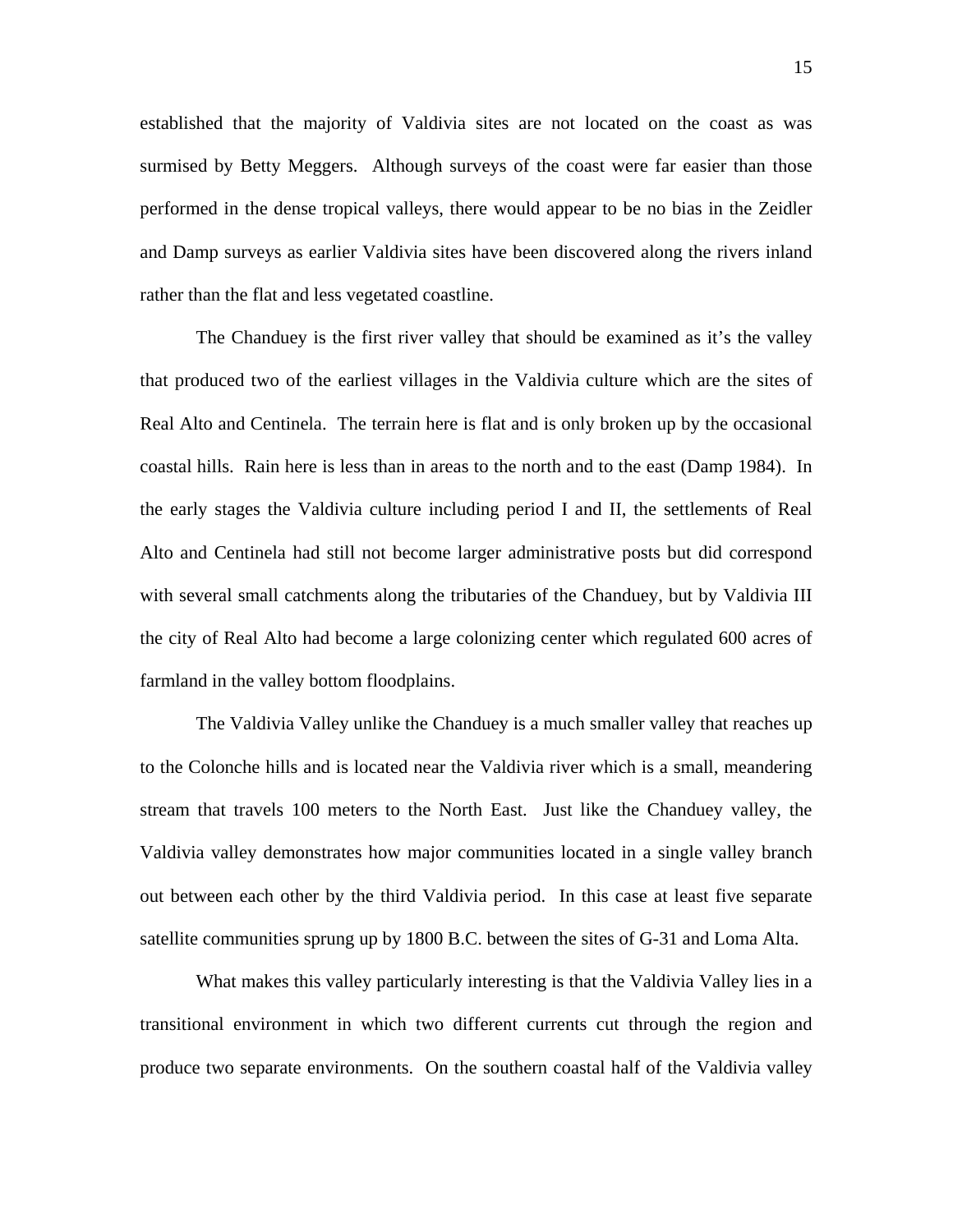the environment is xerophytic or dry and arid and can only sustain desert plants which require minimal water. This area is known to have very little rainfall, but is sustained by garua or misty fogs which provide most of the precipitation. Even during dry years the garua fog is capable of supporting of xerophytic vegetation consisting of shrubs and dwarf trees (Stahl 1991). During wet seasons very little rainfall actually occurs but when it does it produces savannas on inland slopes. It's in these areas that a type of fox known as the Dusicyon inhabited and was hunted. Yet in a stark contrast the regions both to the north and directly to the south of the Valdivia valley are lush tropical rainforests which are formed because of the protective nature of the Colonche hills which act as barriers against the incessant coastal winds (Stahl 1991). It was in these environments that inhabitants of the valley did their small game hunting for animals such as the small deer and peccary.

Another factor that weighs heavily on the Ecuadorian coastal valleys is the strong short term changes that can occur in the environment. The phenomenon of El Nino for example is a short term shift in the environment which can last from a few short months to a few years at most. The introduction of heavy rains from the west towards the coast provided both the devastation of severe flooding but also an opportunity for settlers at least at Loma Alta, where the environment is known to be sensitive to change, to grow much more maize and beans. The opportunities provided by drastic climatic shifts such as El Nino and the unceasing precipitation provided by tropical fog (la garua) were likely to have been the reason that the earliest cultures of Ecuador decided to settle in this region and evolve into the culture known as the Valdivia.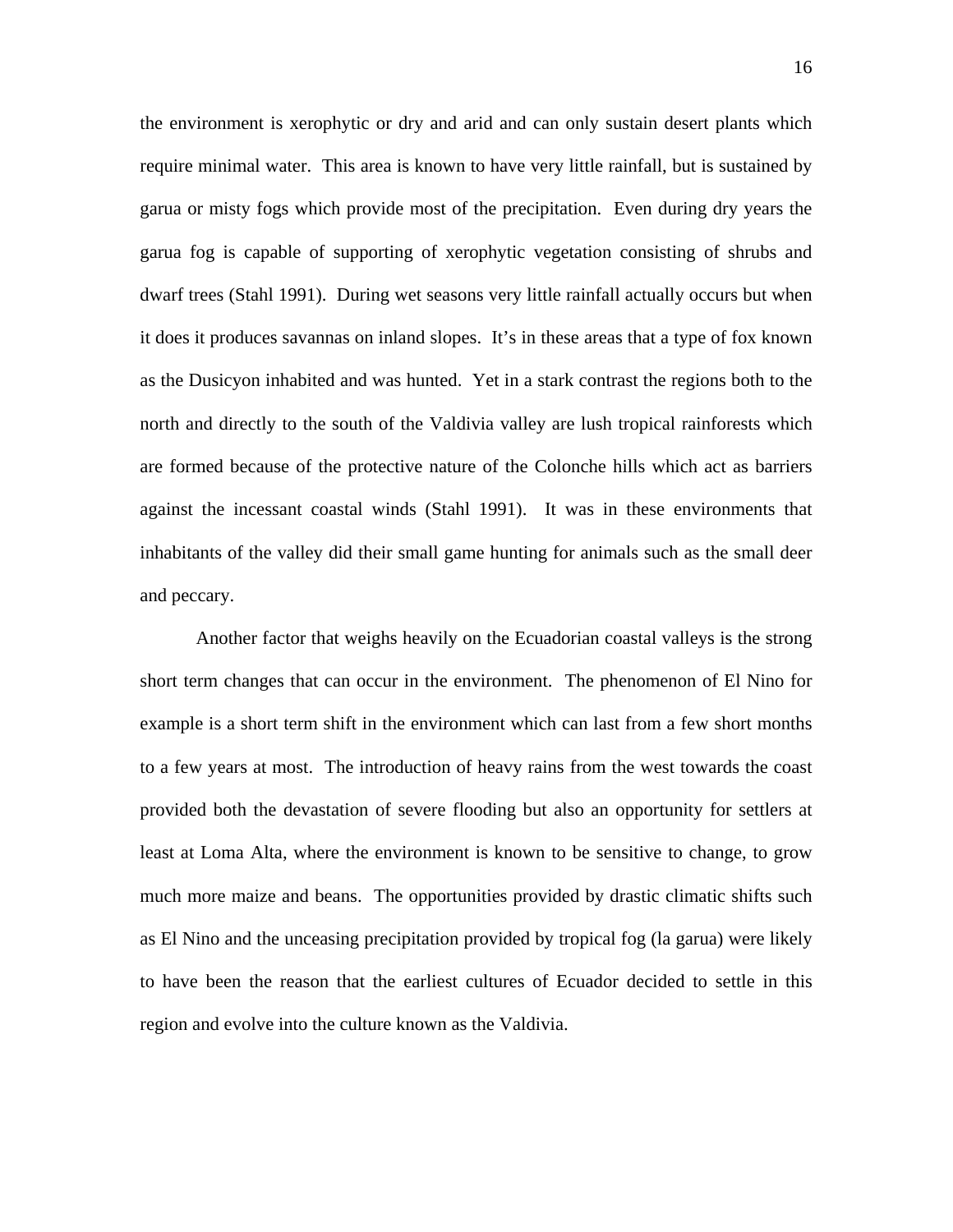## **Animal and Plant Resources**

The Valdivia culture earned its fame due to the relatively early nature of its ceramic production but up till now the importance of another factor in their formation has been highly disregarded. The Valdivia and the San Pedro culture which preceded them were likely practicing agriculture by the early formative period. Although researchers are unsure of the level of dependence the Valdivia had upon domesticated plants, they mostly agree that maize had an important role during the Formative Period even before the introduction of ceramics (Pearsall 2003).

 During the 1980's production of agriculture was identified at two separate sites which were the Loma Alta site and the Real Alto site. Unfortunately due to the very acidic nature of the soil in this region of Ecuador as well as the overall age of the sites, few specimens were recovered during excavation. However enough was collected to show what was being grown at the sites and possibly to what extent the Valdivia relied upon agriculture for subsistence.

## **Loma Alta**

Agriculture was certainly practiced at Loma Alta but evidence suggests that it was performed at this site during the later Valdivia phases. Researchers discovered phytoliths of Maize, palm, achira, arrowroot and gourde through out the site but since mere phytoliths don't usually represent solid evidence for the production of crops. However Maize and beans were consumed by the residents of the Loma Alta site as evidence such as corn kernels and jack bean fragments. Along with monocot and sugary roots found at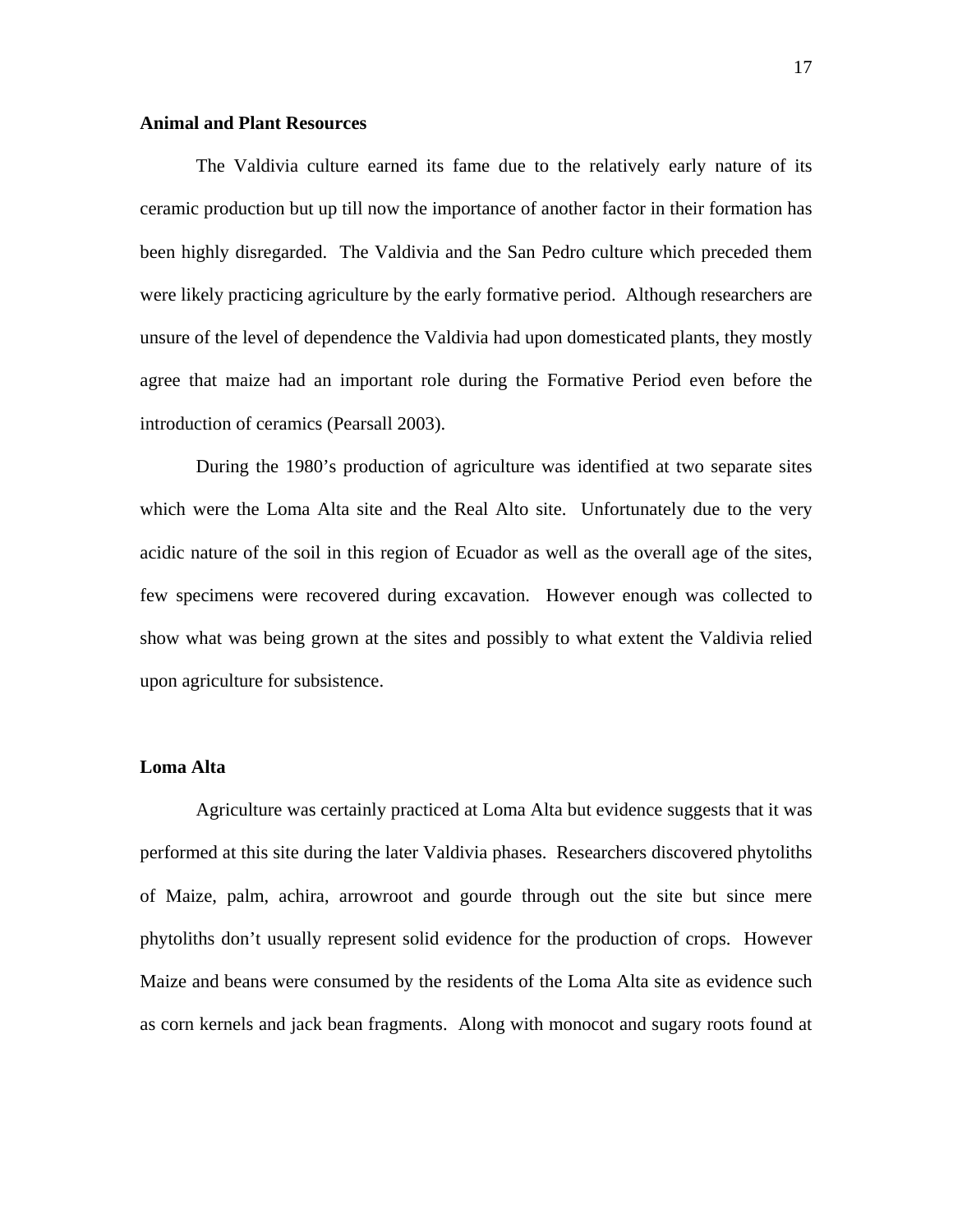the site, several types of fruit trees were found in situ outside of one of the home structures including some from the sapotaceae family (Pearsall 2003)

 Along with some evidence for several types of possible plant foods, there was a large quantity of faunal remains recovered from Loma Alta. We can see from the faunal collections that the Valdivia culture hunted in order to supplement their diet. From the arid regions, tapirs, ibises and several medium sized birds from the rallidae family were consumed. In forested regions towards the Colonche hills, foxes, new world deer, opossums, armadillos and even monkeys were hunted. The majority of finds however were maritime and included mackerels, jack, snapper, catfish, tuna, puffers and a few hammerhead sharks and barracudas. Researchers who studied this site believe that while maize did play a role for the community of Loma Alta, it was not grown specifically to supplement the entire diet of its inhabitants. Instead the majority of the research suggests that the community of Loma Alta practiced hunting and fishing while harvesting some form of early maize to supplement their diet.

#### **Real Alto Agriculture**

During the earliest excavations performed at the Real Alto site, archaeologists concerned themselves with recovering evidence to support wide scale agriculture. Their results however proved to be ambiguous, due to sampling biases and poor preservation. What they did discover was that Valdivia's earlier phases differed from their later phases in the amount of plant food consumption in their diet.

 Earlier Real Alto can best be described as hunters and gatherers which supplemented their diet with achira and arrowroot plants. Both plants had edible roots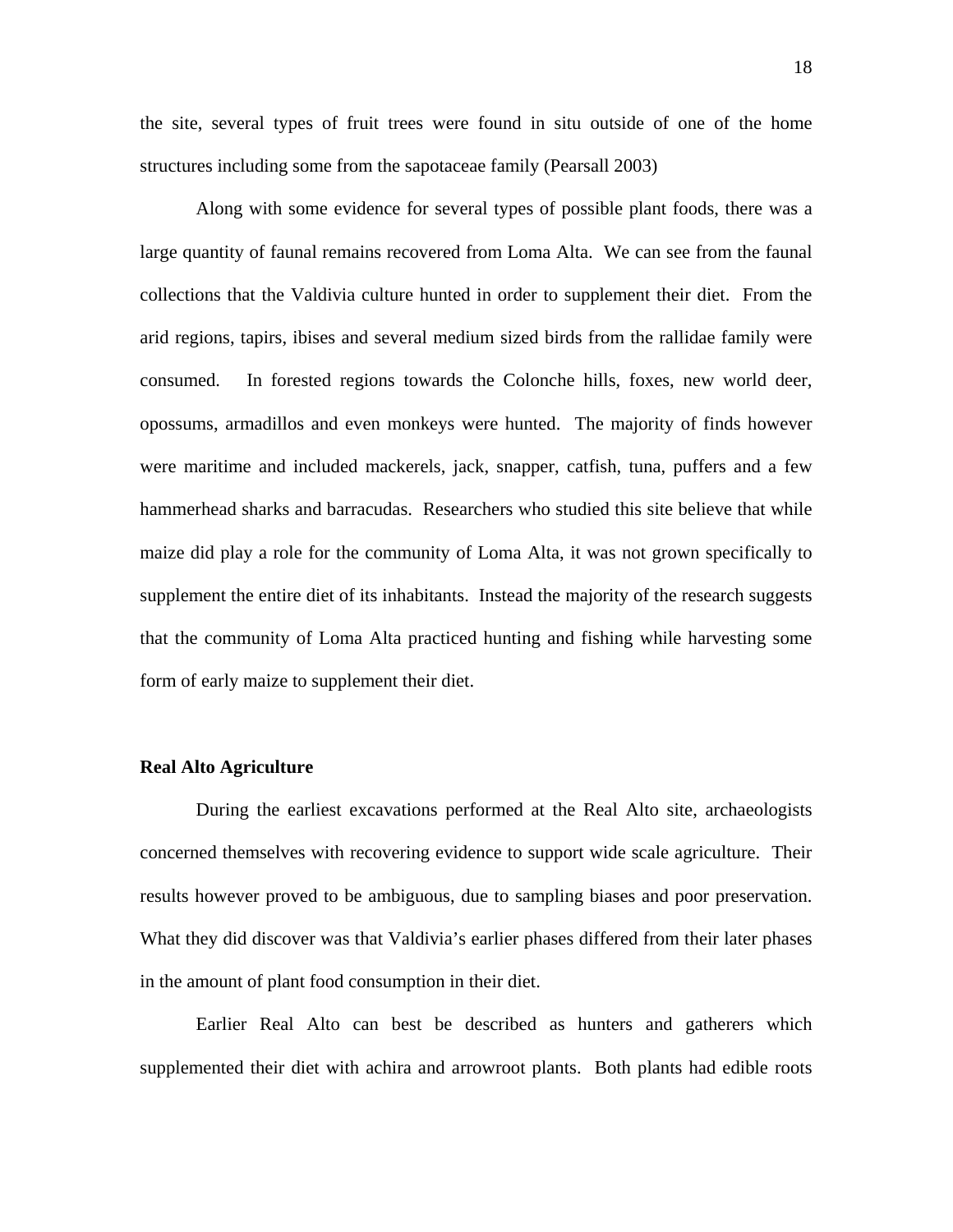which could be consumed for starch or used in the preparation of other foods. Aside from these two plants, some types of tree fruits, tuber foods and wild and cultivated legumes contributed substantially to the plant portion of their diet (Pearsall 2003). Although the Real Alto inhabitants grew some plant foods, few charred maize remains were recovered which indicated that while maize was indeed present at the site, it was uncommon and only rarely used.

 During the middle phase of Valdivia, maize and jack beans became much more common yet the production of cotton and other specific tree fruits cannot be confirmed (Pearsall 2003). Evidence for maize production includes maize phytoliths located in every home and charred remains in a number of refuse pits at the site. It wasn't until Real Alto reached its third phase that agriculture in the area began to expand. Maize phytoliths and Jack bean phytoliths were well represented but there was a decrease in the use of achira. During this time, people began to disperse into hamlets in the proximity of Real Alto and began to grow cotton and plant foods.

 It's difficult to prove that the Valdivia were mass producing agriculture for a number of reasons including initial sampling biases, poor preservation and an overall lack of collected samples. From each site tied to Valdivia the remains are exactly the same as those of Loma Alta and Real Alto. At each of the sites there are few faunal and floral remains, but from these remains we can establish that maize, squash, several types of beans and cotton were present but unfortunately the extent to which these resources evened out the diets of the Valdivia will never be known.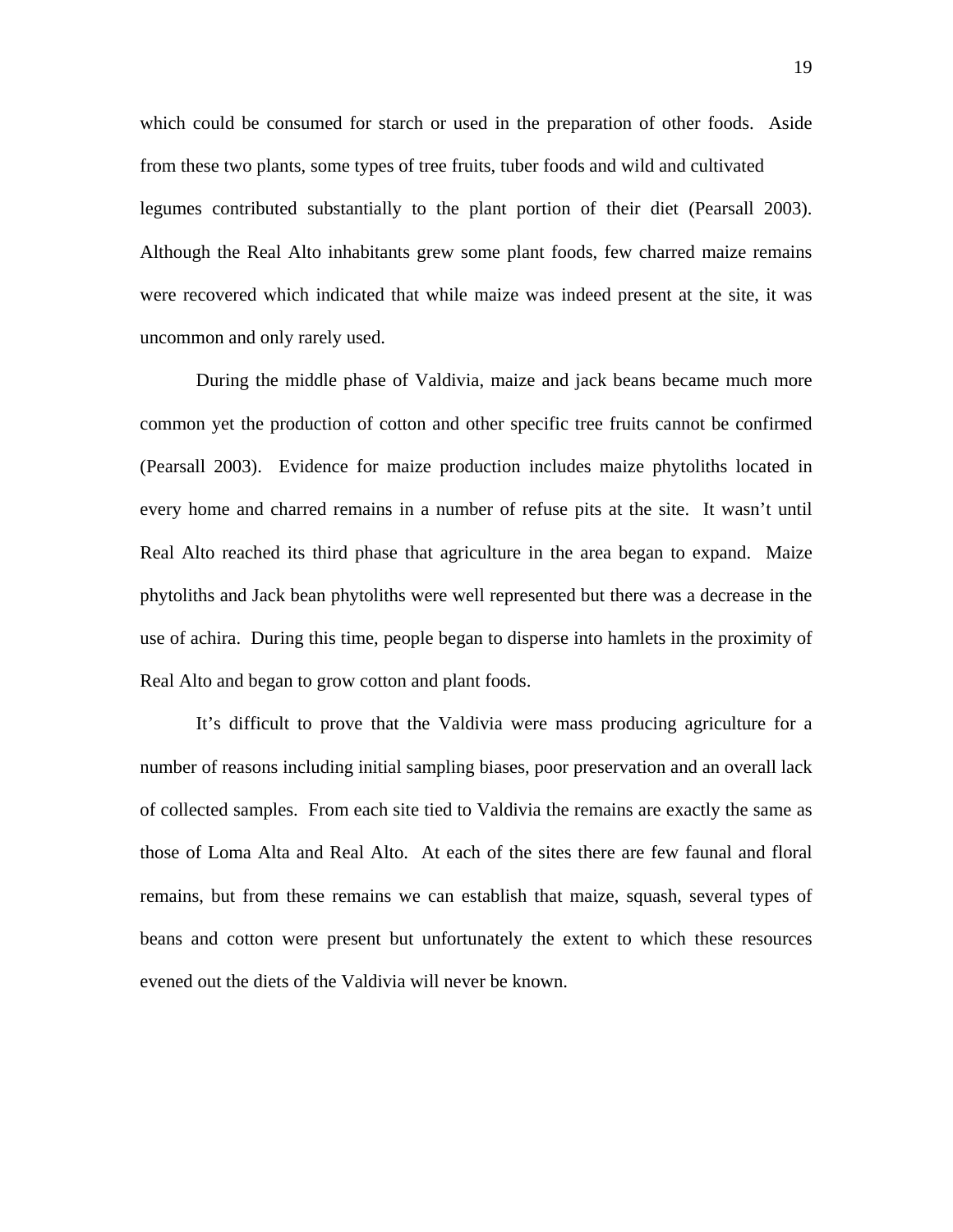#### **The Valdivia Artifact Record**

 During the earliest excavations of the Valdivia (G-31) site, archaeologist Emilio Estrada noticed that the ceramics associated with the site dated to 4000 B.C, marking them as some of the oldest ceramics in South America. While we now know that the earliest ceramics were probably from the shell mound sites in the Caribbean lowlands of Colombia along the coast. However the ceramics of the Valdivia are unique in that they developed quickly and became complex 800 years before other cultures (Deboer 2003). Along with an extensive ceramic assemblage, the Valdivia also produced lithic, bone and shell tools which will be described in this section.

#### **Lithic Tools**

Due to an environment which was better suited for fishing than hunting, the production of stone tools was made with expedience in mind. Lithic tools were often no more than large flakes which were used once and then discarded. Among the tools found at the site of G-31 were blades, choppers, cores, hammer stones, reamers, saws, scrapers and sinkers (Meggers 1966)

 Blades were often irregularly shaped flakes made from chalcedony, quartzite, opal and chert. As previously mentioned most tools showed no clear cut evidence of wear (Meggers 1966) and so were likely discarded after only a few uses. Choppers were also made from chalcedony or quartzite flakes that were irregular but would cut effectively. Along with stone tools for cutting and scraping, some stones were used in the production of ceramics, such as paint stones which were irregular fragments of hematite are probably the source of red slip color (Meggers 1966). Aside from tools the Valdivia also used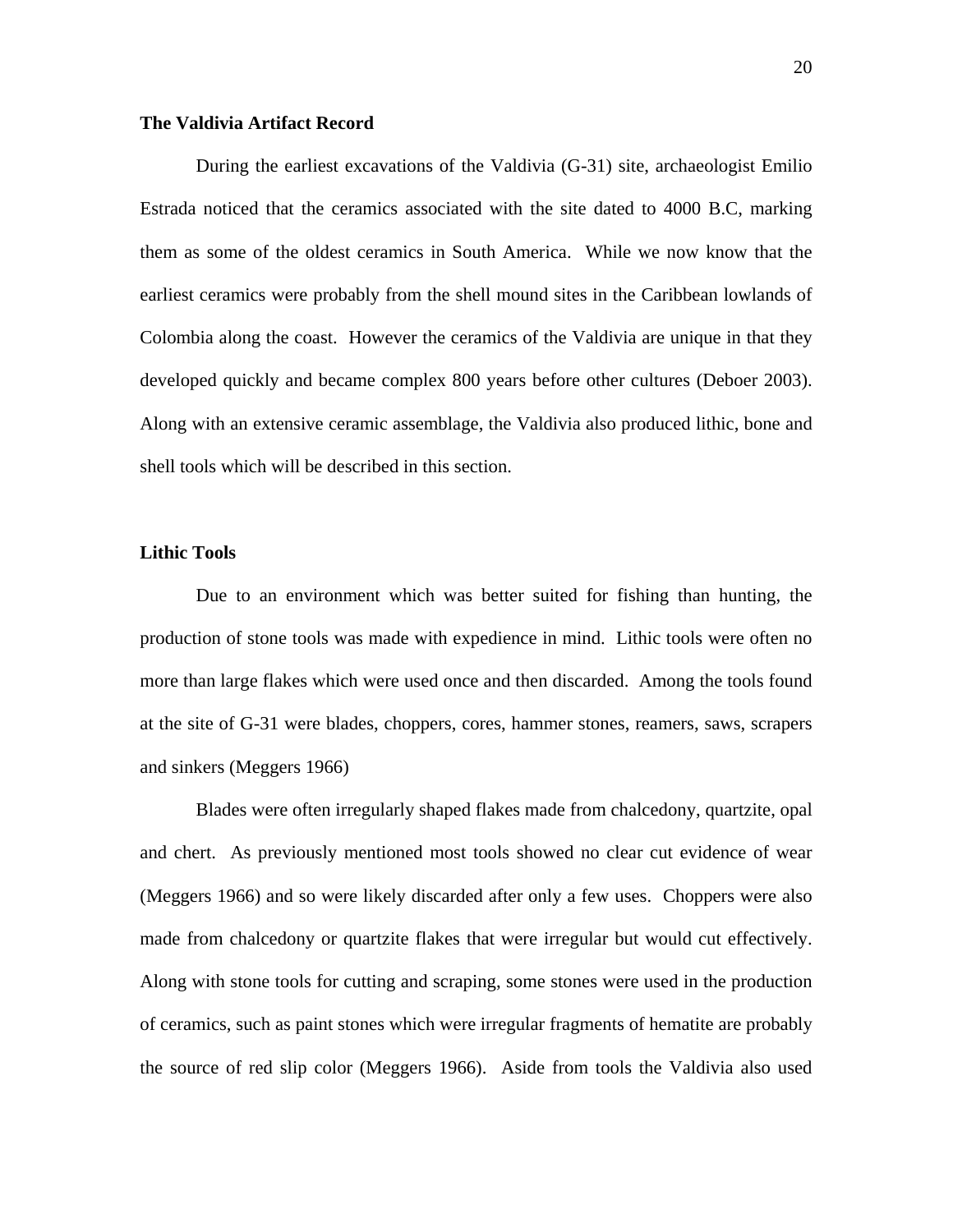limestone, marble and gypsum to make fertility figurines with exaggerated female attributes. These stone figures known as the "Venus of Valdivia figurines" would later be made of clay and were typically small with individualized hair and shape. Researchers suggest that Venus figurines were used in a variety of ways such as being interred with the dead, buried under homes, and used during fertility rituals.

#### **Shell and Bone Tools**

 However the use of stone tools was not used in hunting as there seemed to be little need for hunting animals when their diet could be satisfied by plant foods and marine life even during early phases. So instead of using stone points the Valdivia used deer antler tips for projectile points. Deer scapulas were also used as awls as was common for most cultures during this period. When they weren't hunting they fashioned fish hooks out of pearl oyster shells or used spondylous shells to create pendants, fishing and household tools such as thread spools.

## **Ceramics**

 Ceramics produced by the Valdivia fit into three different categories, ollas, jars, and serving bowls. At the site of Real Alto, the ceramic pieces that were analyzed give us reliable markers which have allowed researchers to split the Valdivia into their four different phases. Although the Valdivia produced thirty different styles of pottery, the focus of this portion of my project will explain how ceramics were used and how they varied between phases.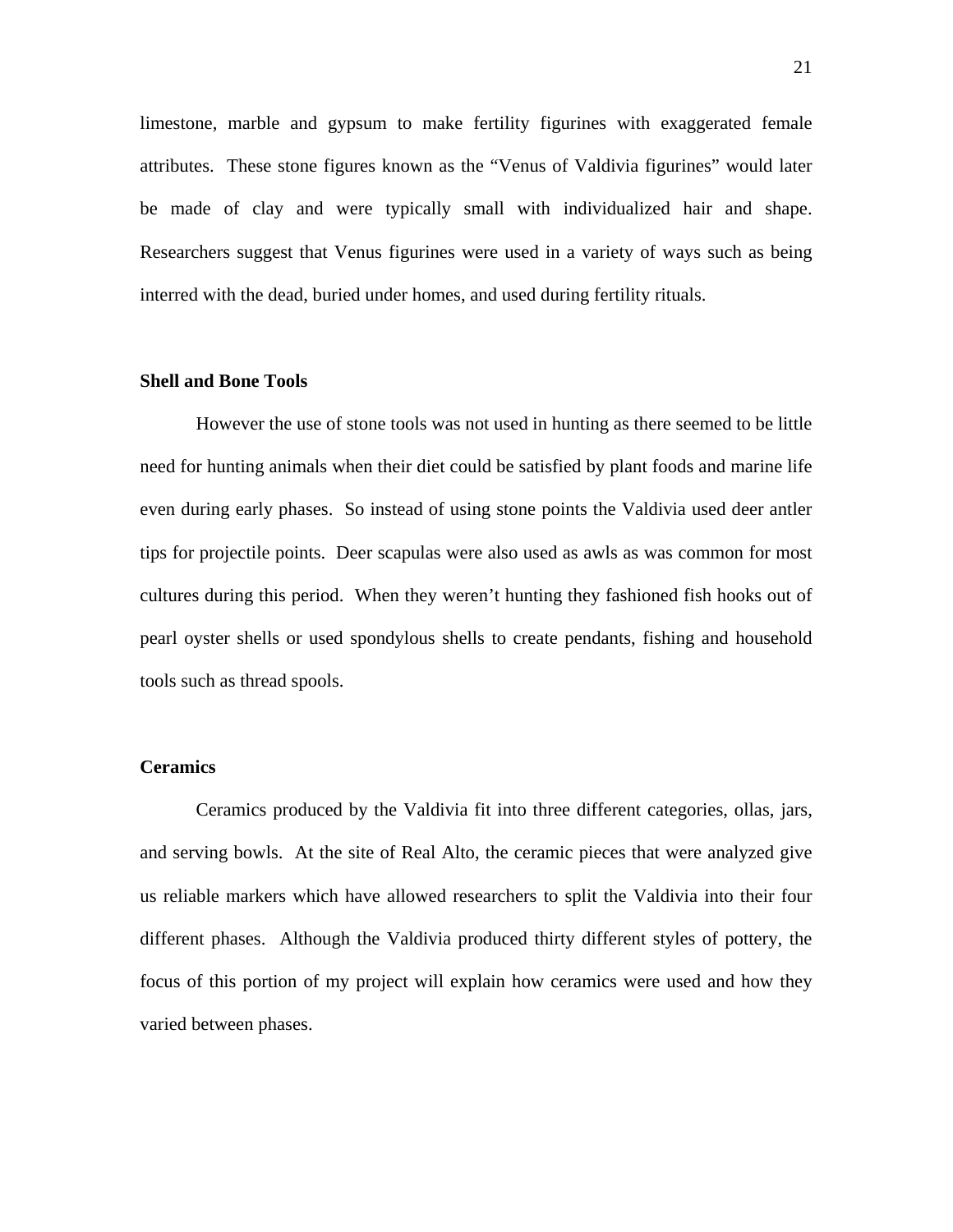Valdivia pottery initially was rough and practical, but it became splendid, delicate and large over time. They generally used red and gray colors; and the polished dark red pottery is characteristic of the Valdivia period (Reyes 2000). According to Eduardo Reyes, the initial production of ceramics was meant to satisfy man's fundamental necessities such as subsistence and ritual life. With the appearance of maize agriculture, specialized pottery makers became indispensable.



**Decorated sherds from the Valdivia G-31 site (Bischof and Gamboa 1972)** 

 The earliest forms of pottery were coarse and simple and to some extent the coiling techniques first implemented would see little change but as Collier and Lathrap believe, it's possible that new techniques from the Amazon began to emerge in Valdivia pottery making (Deboer 2003). By the Valdivia phase II both jars and especially bowls were increasingly decorated. New styles such as the red engobe technique, in which a type of slip made from iron oxides was applied to damp clay to color its surface dark red,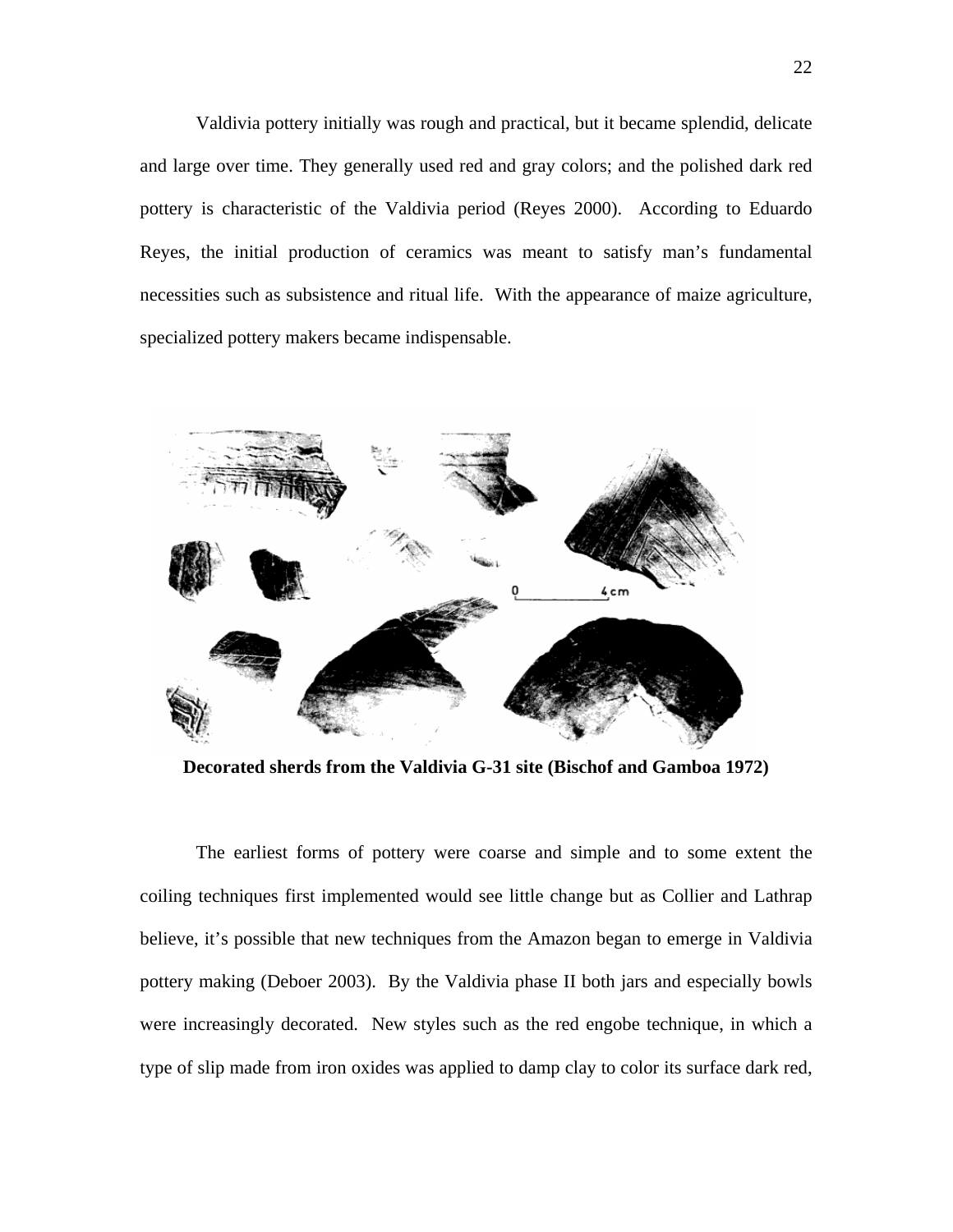were now being introduced and used often. As more and more details were added to the decorations, the role of the bowl became different as well. Much less jars were being decorated and ollas were decreased in size yet towards the later phase of Valdivia, bowls began to show special refinement and new forms such as incurving lips. Geometric decorations in the form of triangles, rectangles, hexagons, and semicircles were in wide usage while other techniques placed fine incises, finger nail indents, beaded rims and the application of paint after firing were all used in the decoration of bowls (Castelo 2006).



**Ceremonial Bowl used by phase III Valdivia (Castelo 2006)** 

 New aesthetic techniques mark the point in which the bowl became an important object within community activities. Studies by Lathrap and Marcos suggest that it's possible that the Valdivia bowl became a prominent serving vessel as small scale communities (where several bowls and jars would have been necessary) became largely vacant ceremonial plazas that regularly catered to large congregations (DeBoer 2003).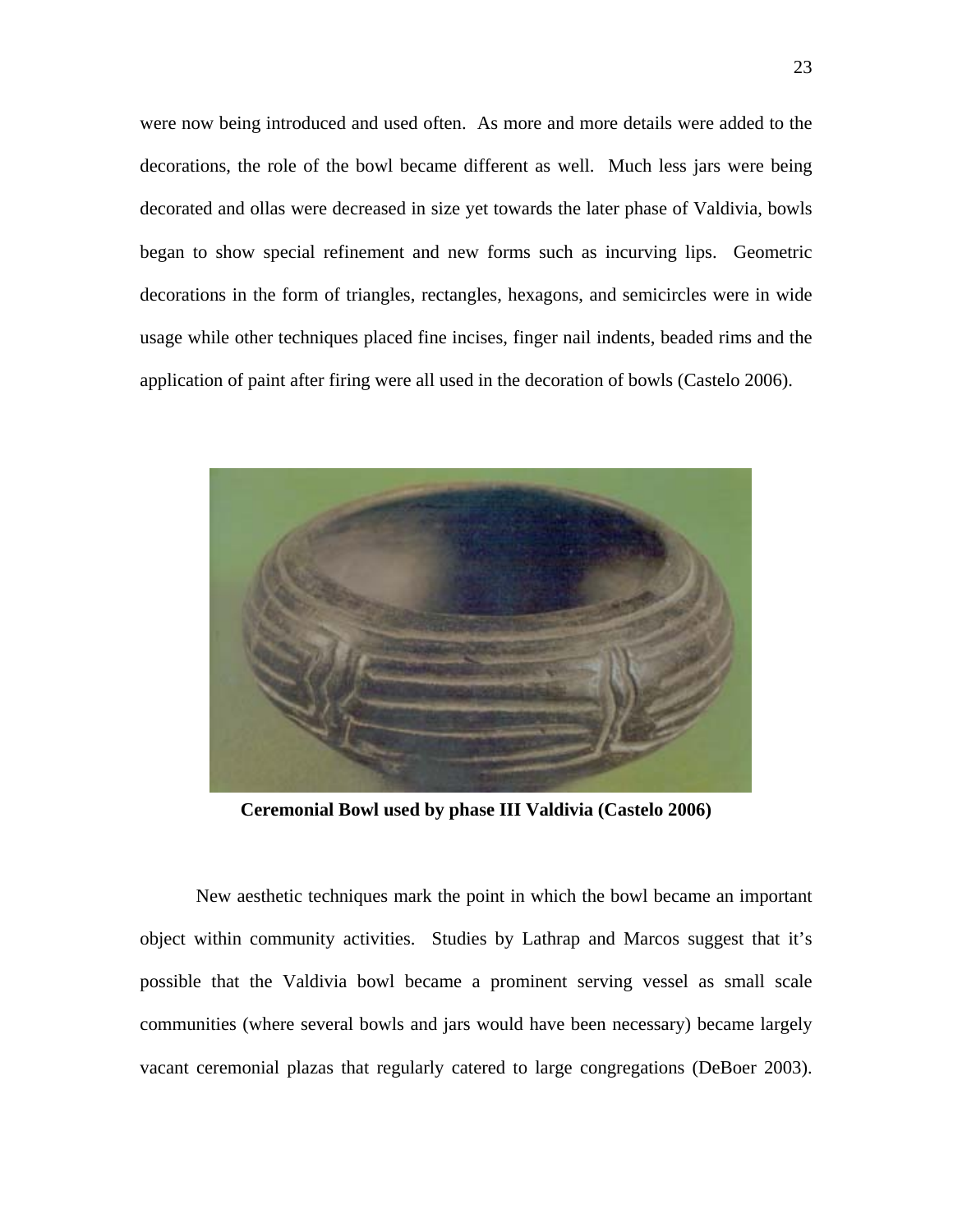Another theory is that while the Valdivia never really produced fine ware as is recognized among many other cultures, they did create elaborately designed bowls for ceremonial purposes including ritualized drinking. There is evidence for this as decorated bowls discovered at the site of La Emerenciana contained maize residue indicating that they may have been drinking Andean maize beer known as chicha. Another possibility was that these small bowls could have been used for the consumption of ayahuasca, a very powerful hallucinogen and to some extent a medicinal drink.

## **Origins of the Valdivia**

The earliest published study on this culture was released by the Smithsonian Institution in 1966 by Betty Meggers, Clifford Evans and Emilio Estrada and while its analysis attempted to appropriately reconstruct the Valdivia culture, it reached a highly questionable conclusion of an accidental migration of fisherman from the Neolithic Japanese Jomon culture due to the similarities between the potteries of both cultures. This theory was quickly discredited as further ceramic analysis proved the two styles were different and that a voyage of 9006 miles would have been impossible for poorly supplied Japanese fishermen (McEwan 1978).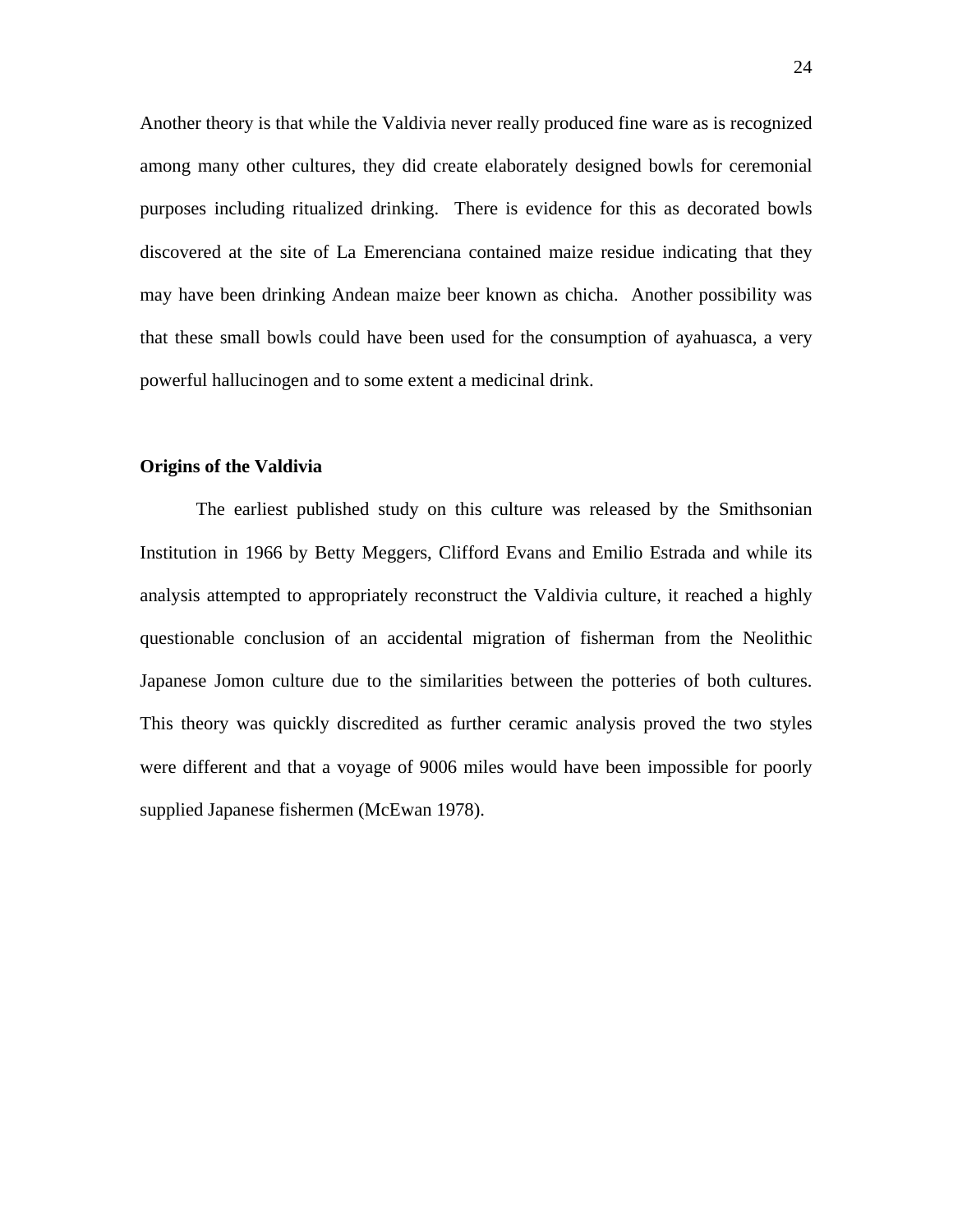

**Hypothetical course by which Jomon fisherman stumbled onto the Americas (Meggers and Evans 1966)** 

 Unfortunately the presence of a pre-ceramic culture that was located in the same region and just prior to the entrance of Valdivia ceramics was largely ignored. The archaeological sequence in southwestern Ecuador begins with the Preceramic culture known as Vegas, which dates roughly from 8000 to 4600 B.C. and is followed by the Valdivia, which marks the beginning of pottery making and a change toward increased sedentism (Stothert 1985). Evidence suggests that this culture reached a population similar to that of the Valdivia's earliest phases and was likely to have been its predecessor. Although a gap in the record of habitation in the region occurs between these two cultures it's possible that the environment of the coast may have degraded due to drought and the residents may have transferred elsewhere and returned later to form the Valdivia.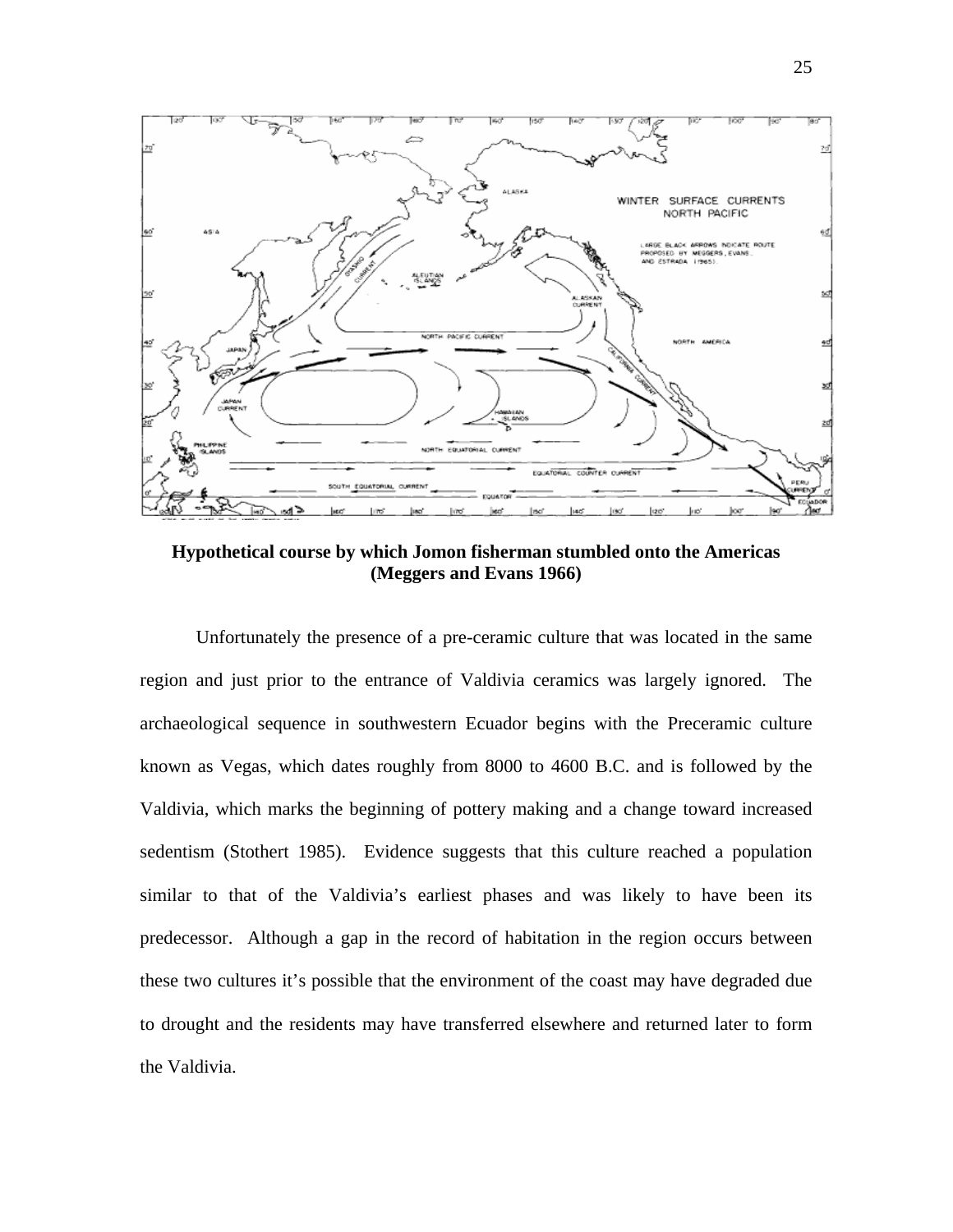The Valdivia, like the inhabitant of the Las Vegas site also degraded and disappeared. We know now that environmental factors were key contributors to their removal from the area. Tephra I, a volcanic feature located several miles away seems to have erupted, blanketing the valley toward the end of the Valdivia 3 phase which was marked by relatively low population densities (Ziedler 2003). Archaeological evidence seems to indicate that for a short time the Valdivia survived the detrimental effects of the volcanic ash fall. "At least two occupation surfaces uncovered at San Isidro clearly postdate the tephra deposit, so abandonment did not seem to have occurred as an immediate result of the eruption." (Ziedler 2003) However in a matter of months, the region was abandoned and was not repopulated for almost 560 years when the Chorrera peoples appeared in the valley.

#### **Results**

 Since the discovery of the first Valdivian villages in the mid 1950's, archaeologists have quarreled over how and why the Valdivia chose to build their communities as they did. Contemporary investigations seem to prove that the Valdivia chose to reside deeper into these river valleys, as it was easier to grow near the humid forests of the east instead of the windy arid and semi arid regions of the western coast. The environment which they chose also produced heavy fogs known as garua which helped irrigate even during the dry seasons.

In terms of construction the Valdivia were originally thought to have been related to the Chavin due to the shape of their villages which took a U shape. However the Valdivia was never in contact with the Chavin culture. What archaeologists did discover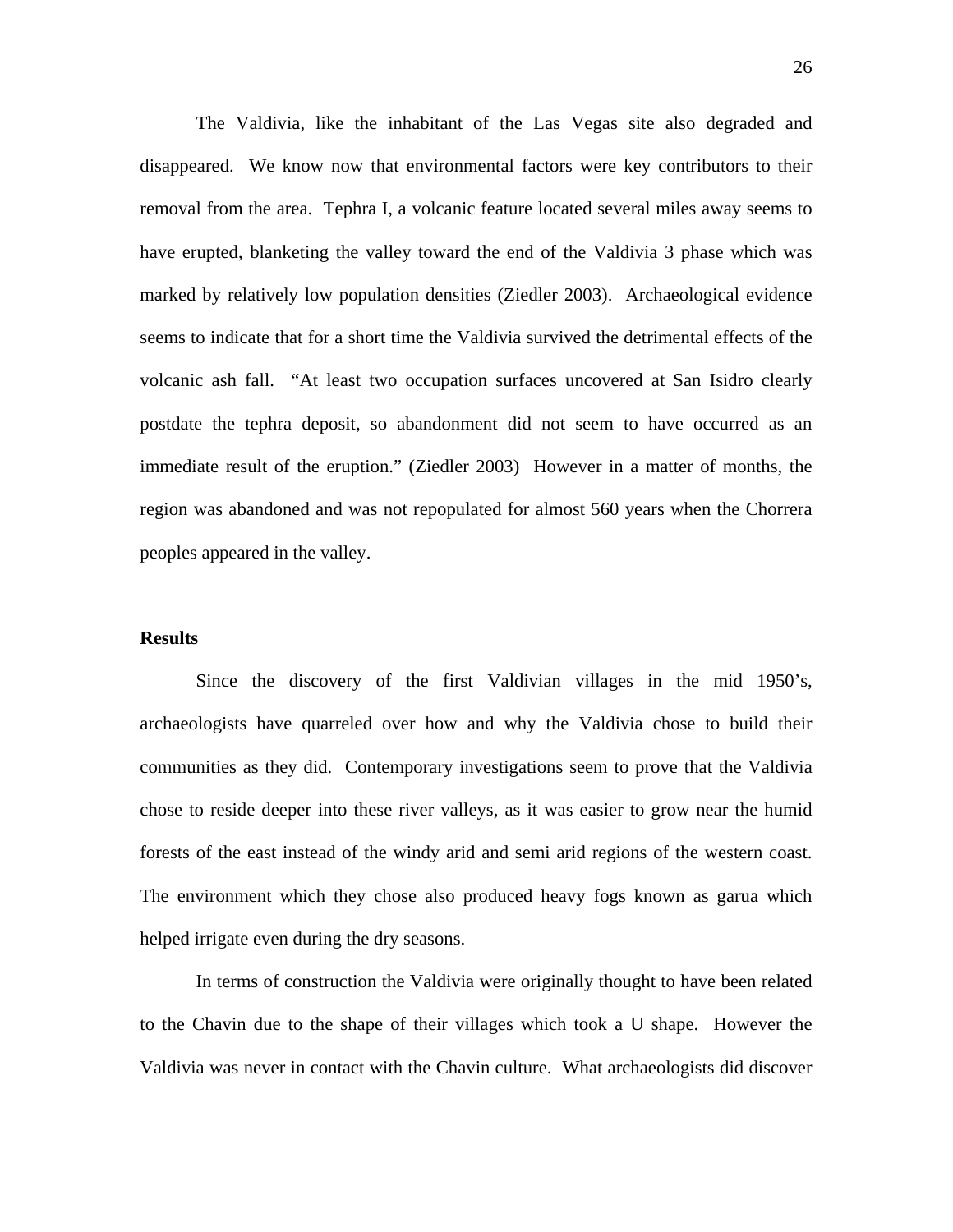was that the first villages that the Valdivia constructed held only small single family huts. These small villages that began around 3545 B.C. then evolved into large scale regional centers housing around 1800 people by 1500 B.C. Village plazas were constructed and in later phases, mounds were built in these plazas and capped with ceremonial buildings such as charnel houses and fiesta houses.

 During the 1980's, new researchers began to examine the possibility of Valdivia agriculture. They examined most of the plant remains from several sites and concluded that while the people of the early Valdivia had produced maize and jack beans they were however not relying upon them completely. Hunting and especially fishing were heavily performed activities at least for early Valdivia. By later Valdivian phases, maize, beans, squash and cotton were in higher usage and it is evident that outlying hamlets were producing these resources.

 The discoveries that made the Valdivia culture initially popular were those of ceramics. Although the ceramics of Valdivia are not the first ever made, they are notably early and quite unique. The ceramic assemblage for the Valdivia consists of bowls, jars and ollas. However the bowls are very interesting because of the level of detail that was placed on them. Countering earlier statements that the Valdivia produced fine ware for special occasions, recent analysis of the ceramic assemblage suggests that they never produced fine ware but may have used highly decorative bowls for ceremonial purposes. These bowls which were complex and intricate may have only been used for ceremonial drinking of chicha or possibly an early version of ayahuasca, a powerful hallucinogen.

 Along with serving ceramics they also produced elaborate figurines known as the Venus of Valdivia. These feminine ceramic figures were likely used in a variety of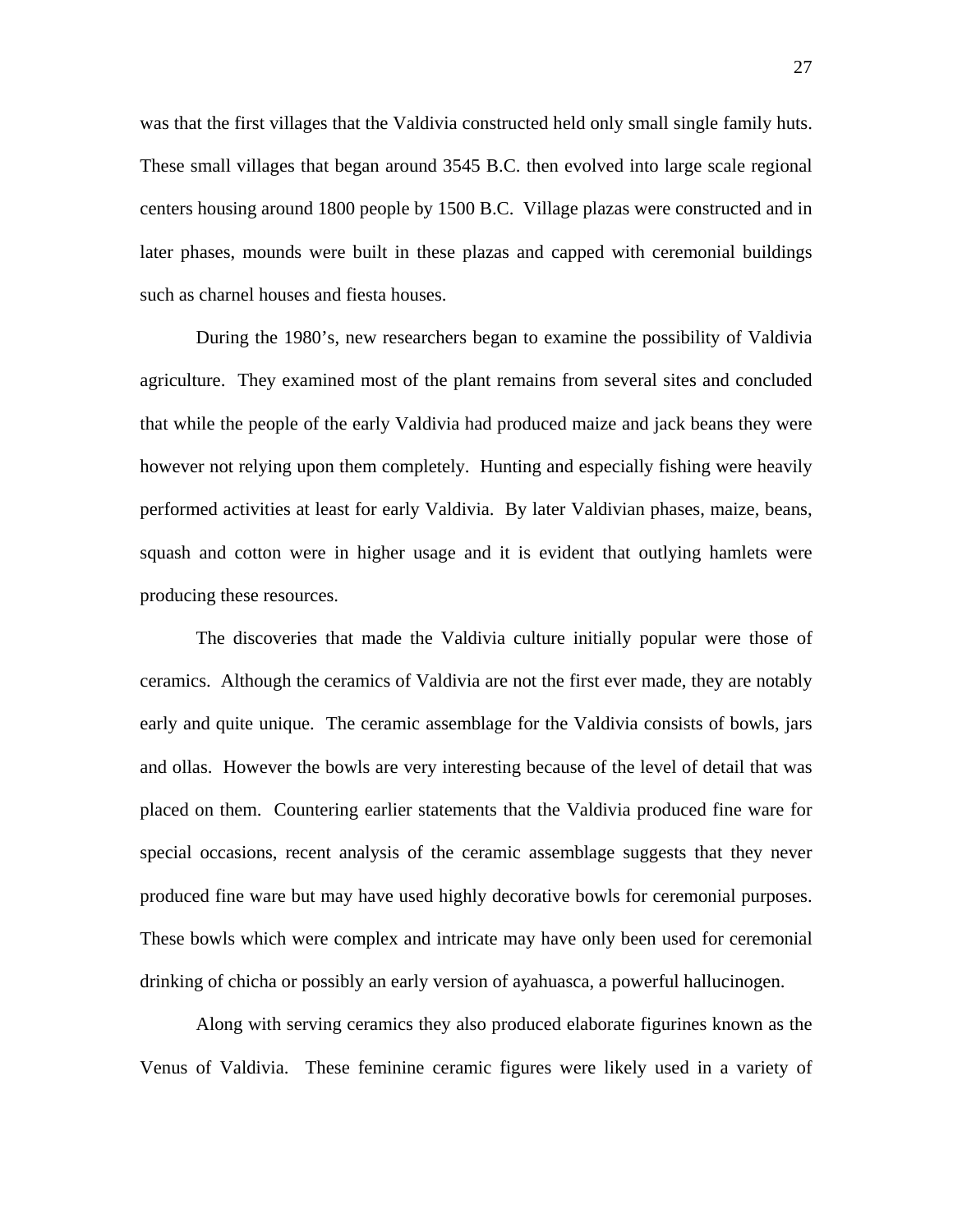rituals of fertility. They were also highly individualized as each piece has displayed different hairstyles and shapes. These figure although simple, have demonstrate a variety of uses such as being interred with the dead, buried under homes and built to several feet high for possible ceremonial uses. What ever their usage, the figurines grant a view of Valdivia iconography and the importance of the female figure.

 The last portion of this project pertains to the origins of the Valdivia. The earliest published study on this culture was released by the Smithsonian Institution and while its analysis attempted to appropriately reconstruct the Valdivia culture, it reached a highly questionable conclusion of an accidental migration of fisherman from the Neolithic Japanese Jomon culture due to the similarities between the potteries of both cultures. This theory was quickly discredited as further ceramic analysis proved the two styles were different and that a voyage of more than 9000 miles would have been impossible for poorly supplied Japanese fishermen. At the advancement of this theory several archaeologist who included Donald Lathrap and Jonathan Damp, questioned whether it was feasible and what cultures in Ecuador were much more likely to have been their predecessors. The immediate source of Valdivia, then, according to Lathrap, was not from across the sea but more probably from the southern floodplains of the neighboring Guayas basin.

## **Conclusions**

The Valdivia represents a significant feature of Ecuadorian history and has unfortunately been ignored for many years. This precocious culture was one of the earliest tropical forest cultures in South America, outdating other cultures such as the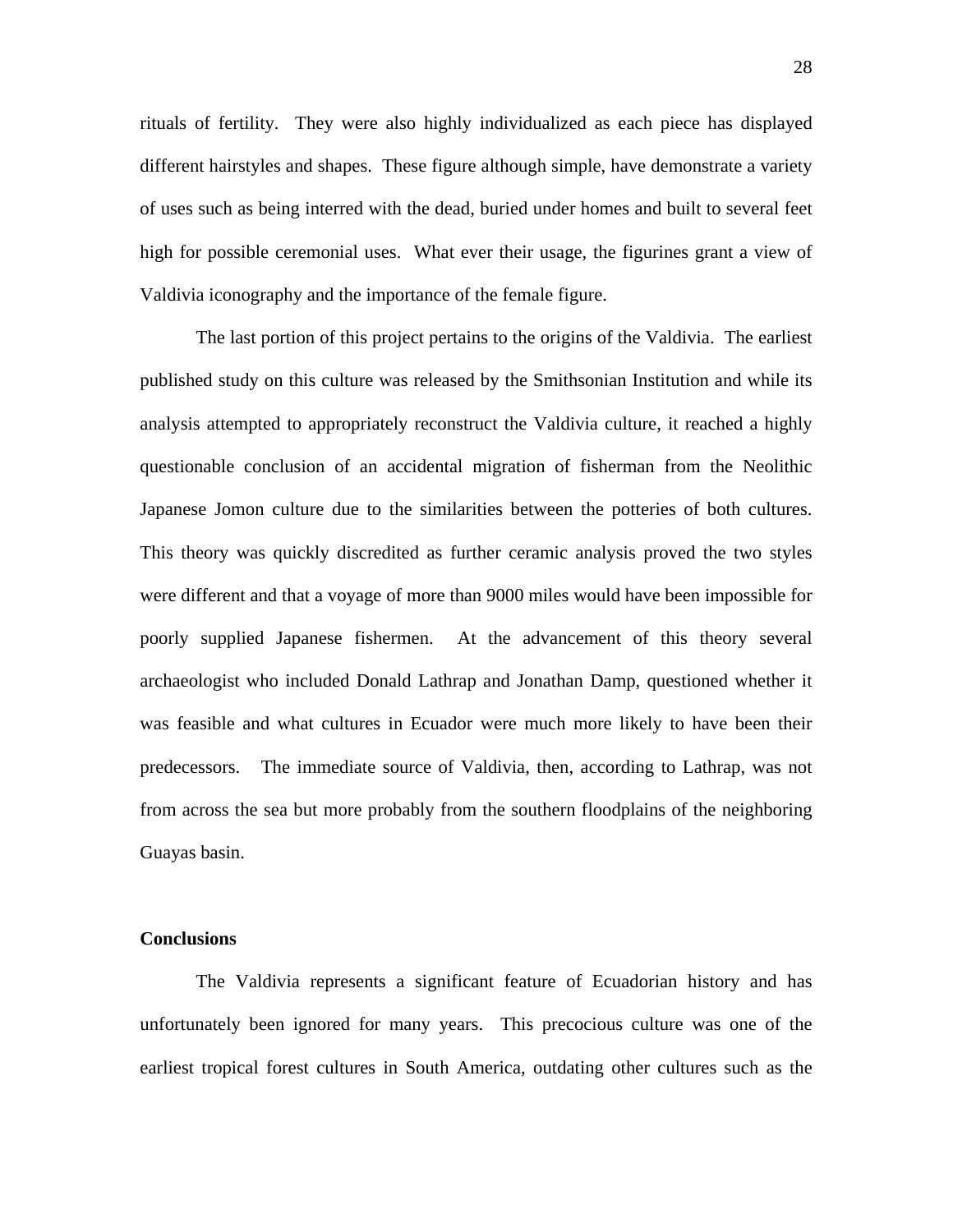Pacopampa culture by almost 800 years. Their villages were also interesting because they produced architecture similar to that of cultures that were formed later on such as the Chavin. During a period of 3500 B.C to 1500 B.C this community grew from a small village to a regional center and finally to a large city with specialized buildings, mound structures and outlying hamlets and farms meant to support its larger communities. These outlying hamlets likely managed small farms where maize, beans, squash and cotton were grown. Earlier Valdivia phases grew foods to supplement their diets but were likely practicing hunting and gathering, while later Valdivia phases relied much more upon maize and other resources while continuing to hunt and fish. The Valdivia also produced specialized ceramic pottery which was among the earliest ever made. Along with being unique the Valdivia used their pottery for ceremonial purposes, such as the whole community using their own specialized bowls in possible drinking rituals.

The styles of pottery created by the Valdivia are also very similar to those of other cultures that were found around the area such as the San Pedro complex and may have shared the same region with the earliest Valdivia phases. However it seems likely that the Valdivia originated from the pre-ceramic culture which inhabited the Las Vegas site by as early as 8000 B.C. This culture, like the Valdivia cultivated early maize and gourde, created similar communities and buried their dead in the same manner. Although more investigations should be performed in the region to identify the greater presence of agriculture and the relationship between earlier non-ceramic cultures and those of the Valdivia, it appears that research regarding their ceramic assemblage and their architecture has been very reliable. From the combined journals and books used to form this project, the Valdivia culture can be defined as one of the earliest tropical forest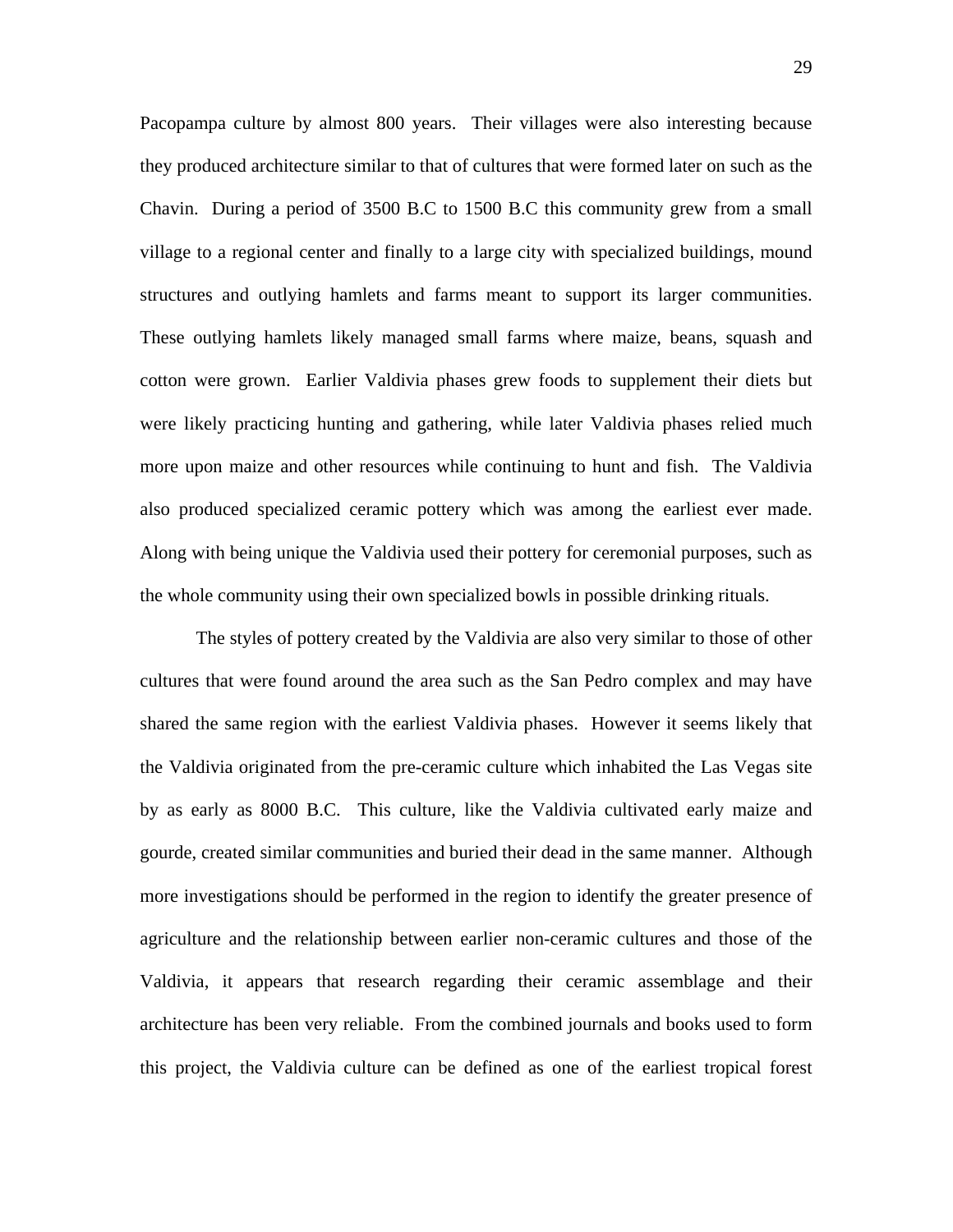cultures during the formative period in South America which prospered significantly because of its position in a valley with excellent natural conditions. Due to abundance in resources such as ocean fishing, hunting and some agriculture the Valdivia were able to promote specialized tasks which led to the creation of complex ceramic assemblages and increasingly large communities.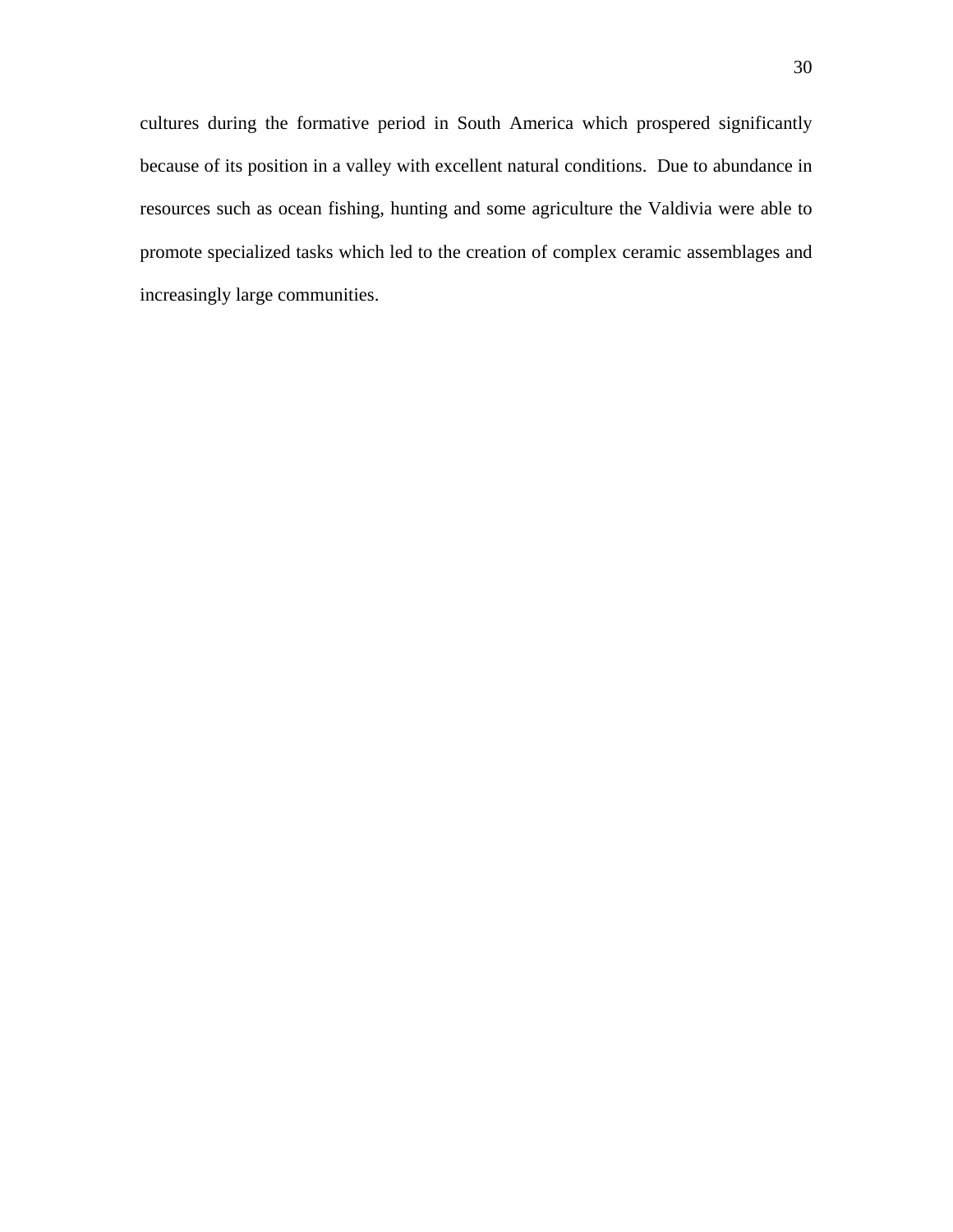#### **References Cited**

Castelo, Hernán Rodríguez

2006 *Panorama del Arte*, Biblioteca Ecuatoriana de la Familia, No. 9, Corporación Editora Nacional.

Damp, Jonathan E. 1984 Architecture of the Early Valdivia Village. *American Antiquity*. Vol. 49: 573-585

DeBoer, Warren 2003 *Archaeology of Formative Ecuador*. Dumbarton Oaks Research Library and Collection, Washington.

Gamboa, Julio Viteri and Bischof, Henning 1972 Pre-Valdivia Occupations on the Southwest Coast of Ecuador. *American Antiquity.* Vol. 37: 548-552

Harris, Michael 2004 *The Complex Interplay of culture and nature in Coastal South Central Ecuador.* University of Pennsylvania Publications. Vol 46. 38-43

Klepinger, Linda 1979 Paleodemography of the Valdivia III Phase at Real Alto, Ecuador. *American Antiquity.* Vol. 44, No.2 305-309

Marcos, Jorge 1978 The Ceremonial Precinct of Real Alto: Organization of Time and Space in Valdivia Society. Ph.D. dissertation, University of Illinois.

Marcos, Jorge and Raymond, J. Scott (editor) 2003 *Archaeology of Formative Ecuador*. Dumbarton Oaks Research Library and Collection, Washington.

McEwan, Gordon F.

1978 Valdivia, Jomon Fishermen, and the Nature of the North Pacific: Some Nautical Problems with Meggers, Evans, and Estrada's (1966) Transoceanic Contact Thesis. *American Antiquity.* Vol. 43: 362-371

Meggers, Betty Jane

1966 *Early formative period of coastal Ecuador: the Valdivia and Machalilla phases.* Smithsonian Institution Press, Washington.

Myers, Thomas P.

1976 Formative Period Occupations in the highlands of Northern Ecuador. *American Antiquity.* Vol. 41: 353-360